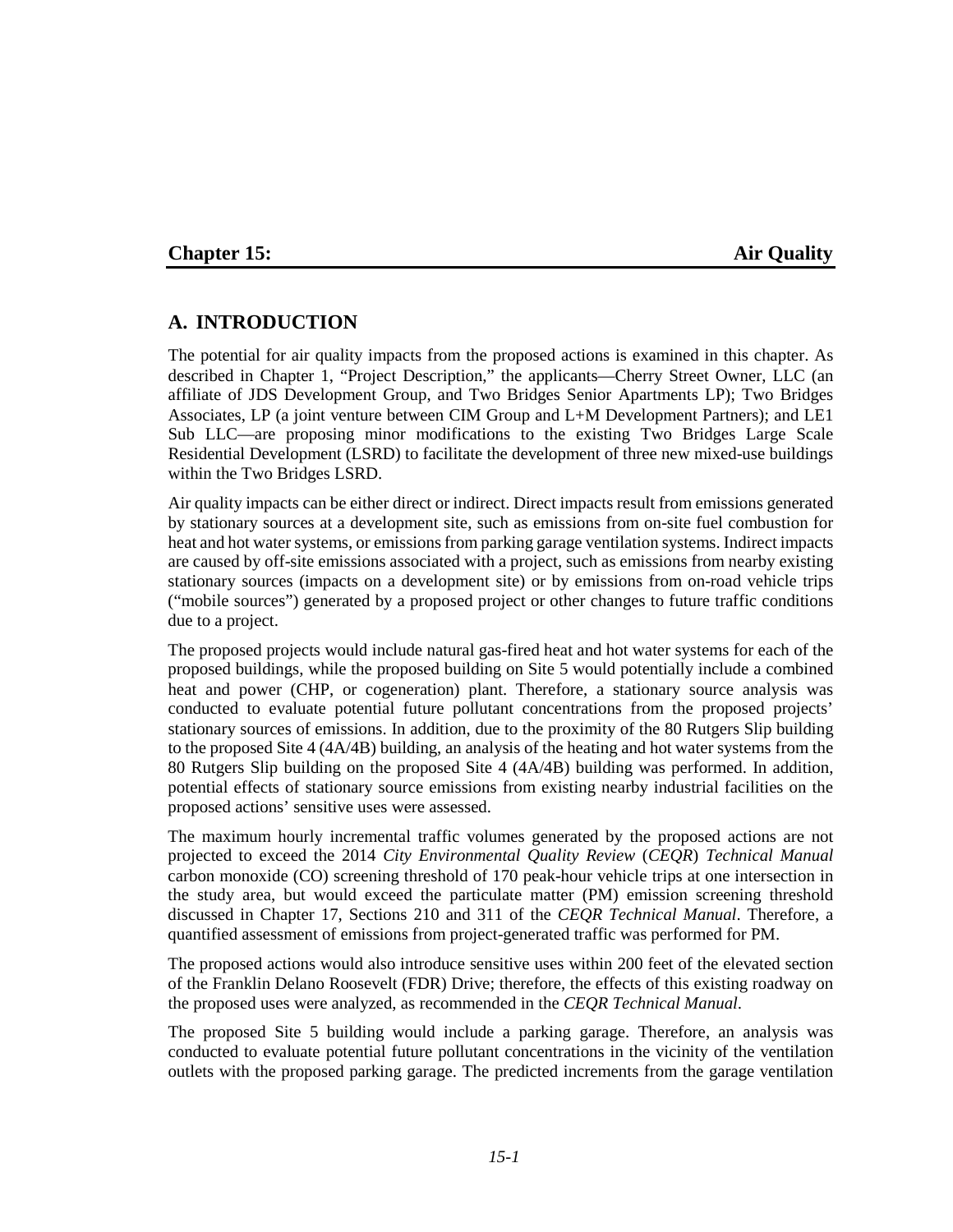were also added, where appropriate, to the predicted concentrations from the mobile source analysis, to assess the cumulative impact of both sources.

As discussed in Chapter 1, "Project Description," Lot 2 on the Site 5 project site is assigned an (E) Designation for air quality, listed in the DCP (E) Designation database as E-312, established in the 2013 *Two Bridges (Health Care Chaplaincy) Environmental Assessment Statement* (CEQR No. 12DCP157M, M120183ZSM). The (E) Designation for air quality requires that the proposed building on this site use natural gas as the only fossil fuel for any on-site heating and water systems, and must be located on the tallest portion of the proposed building. The proposed building's on-site heating and hot water systems would also be designed to ensure that maximum concentrations of nitrogen dioxide do not exceed the National Ambient Air Quality Standard (NAAQS) on a 1-hour average basis. To attain this standard, the proposed building's boilers used for space heating would have low-NO<sub>x</sub> (<16 ppm) burners, the boilers used for hot water would utilize low-NO<sub>x</sub> (<20 ppm) burners, and the boilers would have a stack placement of a minimum of 260 feet from the lot line facing Cherry Street or a minimum of 236 feet from the lot line facing Rutgers Slip. The maximum capacity of equipment used for space heating and hot water would be 6 MMBTU/hour.

The proposed (E) Designation requirements for air quality associated with the proposed actions are discussed in this chapter.

#### **PRINCIPAL CONCLUSIONS**

The proposed actions would not result in significant adverse air quality impacts. Concentrations of particulate matter less than 10 microns in diameter  $(PM_{10})$  due to the proposed projects would not result in any violations of NAAQS at intersections in the study area, and incremental concentrations of particulate matter less than or equal to 2.5 microns in diameter ( $PM_{2.5}$ ) would not exceed the City's *de minimis* criteria for PM<sub>2.5</sub>. In addition, concentrations of CO and PM<sub>2.5</sub> from the parking facility associated with the proposed projects would not result in any significant adverse air quality impacts.

An analysis was performed of the emissions and dispersion of nitrogen dioxide  $(NO<sub>2</sub>)$  and  $PM<sub>10</sub>$ from heating and hot water systems for the proposed projects, as well as potential CHP systems sources associated with the proposed Site 5 building, which determined that such emissions would not result in a violation of NAAQS. Emissions of  $PM_{2.5}$  were analyzed in accordance with the City's current PM<sub>2.5</sub> *de minimis* criteria, which determined that the maximum predicted PM<sub>2.5</sub> increments from the proposed projects would be less than the applicable annual average criterion of 0.3  $\mu$ g/m<sup>3</sup> for local impacts and 0.1  $\mu$ g/m<sup>3</sup> for neighborhood-scale impacts. The air quality modeling analysis also determined the highest predicted increase in 24-hour average  $PM_{2.5}$ concentrations would not exceed the applicable *de minimis* criterion. To ensure that there would be no significant adverse impacts resulting from the proposed actions due to heating and hot water and CHP emissions, certain restrictions would be required for the proposed projects.

The analysis of the emissions from heat and hot water systems from the existing building at 80 Rutgers Slip determined that there would be no significant adverse air quality impacts on the proposed residential uses on Site 4 (4A/4B).

### **B. POLLUTANTS FOR ANALYSIS**

Air quality is affected by air pollutants produced by both motor vehicles and stationary sources. Emissions from motor vehicles are referred to as mobile source emissions, while emissions from fixed facilities are referred to as stationary source emissions. Ambient concentrations of CO are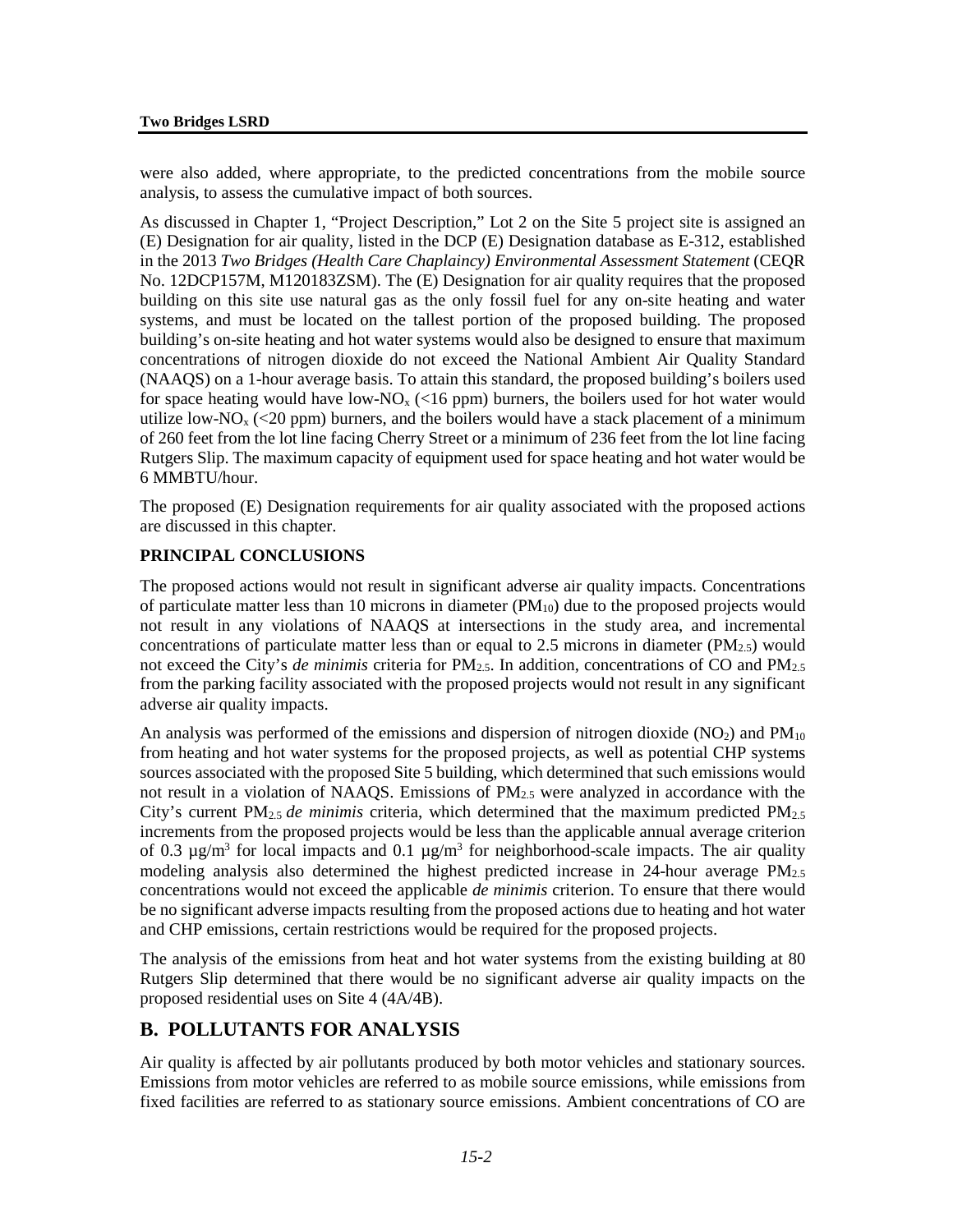predominantly influenced by mobile source emissions. Volatile organic compounds (VOCs), PM, and nitrogen oxides (nitric oxide [NO] and  $NO<sub>2</sub>$ , collectively referred to as  $NO<sub>x</sub>$ ) are emitted from both mobile and stationary sources. Fine PM is also formed when emissions of  $NO<sub>x</sub>$ , sulfur oxides (SOx), ammonia, organic compounds, and other gases react or condense in the atmosphere. Emissions of sulfur dioxide  $(SO<sub>2</sub>)$  are associated mainly with stationary sources, and some sources utilizing non-road diesel such as large international marine engines. On-road diesel vehicles currently contribute very little to  $SO<sub>2</sub>$  emissions since the sulfur content of on-road diesel fuel, which is federally regulated, is extremely low. Ozone is formed in the atmosphere by complex photochemical processes that include  $NO<sub>x</sub>$  and VOCs. Ambient concentrations of CO, PM,  $NO<sub>2</sub>$ , SO2, ozone, and lead are regulated by the U.S. Environmental Protection Agency (EPA) under the Clean Air Act (CAA), and are referred to as 'criteria pollutants'; emissions of VOCs,  $NO<sub>x</sub>$ , and other precursors to criteria pollutants are also regulated by EPA.

#### **CARBON MONOXIDE**

CO, a colorless and odorless gas, is produced in the urban environment primarily by the incomplete combustion of gasoline and other fossil fuels. In urban areas, approximately 80 to 90 percent of CO emissions are from motor vehicles. CO concentrations can diminish rapidly over relatively short distances; elevated concentrations are usually limited to locations near crowded intersections, heavily traveled and congested roadways, parking lots, and garages. Consequently, CO concentrations must be analyzed on a local (microscale) basis.

The number of project-generated vehicles was determined to be below the *CEQR Technical Manual* threshold for requiring an analysis at an intersection. However, emissions of CO on the proposed projects from the elevated FDR Drive were analyzed. In addition, CO was analyzed in the parking facility analysis for the proposed Site 5 building.

#### **NITROGEN OXIDES, VOCS, AND OZONE**

 $NO<sub>x</sub>$  are of principal concern because of their role, together with VOCs, as precursors in the formation of ozone. Ozone is formed through a series of reactions that take place in the atmosphere in the presence of sunlight. Because the reactions are slow, and occur as the pollutants are advected downwind, elevated ozone levels are often found many miles from sources of the precursor pollutants. The effects of  $NO<sub>x</sub>$  and VOC emissions from all sources are therefore generally examined on a regional basis. The contribution of any action or project to regional emissions of these pollutants would include any added stationary or mobile source emissions.

The proposed projects would not have a significant effect on the overall volume of vehicular travel in the metropolitan area; therefore, no measurable impact on regional  $NO<sub>x</sub>$  emissions or on ozone levels is predicted. An analysis of project-related emissions of these pollutants from mobile sources was therefore not warranted.

In addition to being a precursor to the formation of ozone,  $NO<sub>2</sub>$  (one component of  $NO<sub>x</sub>$ ) is also a regulated pollutant. Since  $NO<sub>2</sub>$  is mostly formed from the transformation of NO in the atmosphere, it has mostly been of concern further downwind from large stationary point sources, and not a local concern from mobile sources.  $(NO<sub>x</sub>$  emissions from fuel combustion consist of approximately 90 percent NO and 10 percent  $NO<sub>2</sub>$  at the source.) However, with the promulgation of the 2010 1-hour average standard for  $NO<sub>2</sub>$ , local sources such as vehicular emissions may be of greater concern. While  $NO<sub>2</sub>$  concentrations due to mobile sources have not been analyzed quantitatively, any increase in NO<sub>2</sub> associated with the proposed projects would be relatively small, since as the maximum number of vehicles generated by the proposed actions is projected to be below the *CEQR Technical Manual* CO screening threshold and as further demonstrated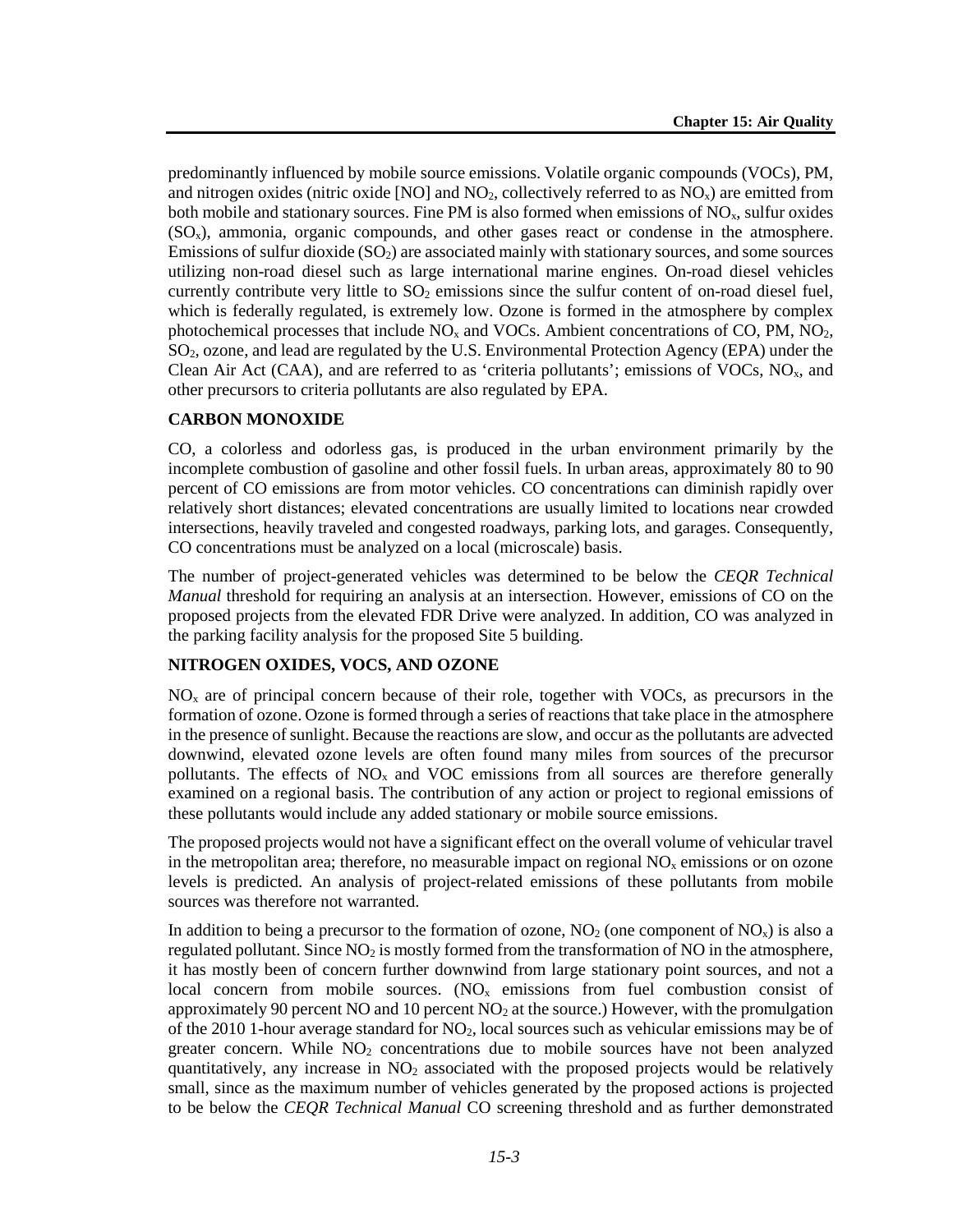below for PM, due to the relatively small increases in the number of vehicles. This increase would not be expected to significantly affect levels of  $NO<sub>2</sub>$  experienced near roadways.

Potential impacts on local  $NO<sub>2</sub>$  concentrations from the fuel combustion for the proposed action's heat and hot water boiler systems were evaluated.

#### **LEAD**

Airborne lead emissions are currently associated principally with industrial sources. Lead in gasoline has been banned under the CAA and would not be emitted from any other component of the proposed projects. Therefore, an analysis of this pollutant was not warranted.

#### **RESPIRABLE PARTICULATE MATTER—PM10 AND PM2.5**

PM is a broad class of air pollutants that includes discrete particles of a wide range of sizes and chemical compositions, as either liquid droplets (aerosols) or solids suspended in the atmosphere. The constituents of PM are both numerous and varied, and they are emitted from a wide variety of sources (both natural and anthropogenic). Natural sources include the condensed and reacted forms of naturally occurring VOC; salt particles resulting from the evaporation of sea spray; windborne pollen, fungi, molds, algae, yeasts, rusts, bacteria, and material from live and decaying plant and animal life; particles eroded from beaches, soil, and rock; and particles emitted from volcanic and geothermal eruptions and from forest fires. Naturally occurring PM is generally greater than 2.5 micrometers in diameter. Major anthropogenic sources include the combustion of fossil fuels (e.g., vehicular exhaust, power generation, boilers, engines, and home heating), chemical and manufacturing processes, all types of construction, agricultural activities, as well as wood-burning stoves and fireplaces. PM also acts as a substrate for the adsorption (accumulation of gases, liquids, or solutes on the surface of a solid or liquid) of other pollutants, often toxic, and some likely carcinogenic compounds.

As described below, PM is regulated in two size categories:  $PM_{2.5}$  and  $PM_{10}$  (which includes  $PM_{2.5}$ ). PM<sub>2.5</sub> has the ability to reach the lower regions of the respiratory tract, delivering with it other compounds that adsorb to the surfaces of the particles, and is also extremely persistent in the atmosphere.  $PM_{2.5}$  is mainly derived from combustion material that has volatilized and then condensed to form primary PM (often soon after the release from a source) or from precursor gases reacting in the atmosphere to form secondary PM.

All gasoline-powered and diesel-powered vehicles, especially heavy duty trucks and buses operating on diesel fuel, are a significant source of respirable PM, most of which is  $PM_{2.5}$ ; PM concentrations may, consequently, be locally elevated near roadways. For the proposed actions, PM was analyzed in the mobile-source, parking facility, and heat and hot water system analyses.

#### **SULFUR DIOXIDE**

SO2 emissions are primarily associated with the combustion of sulfur-containing fuels (oil and coal). SO<sub>2</sub> is also of concern as a precursor to  $PM_{2,5}$  and is regulated as a  $PM_{2,5}$  precursor under the New Source Review permitting program for large sources. Due to the federal restrictions on the sulfur content in diesel fuel for on-road and non-road vehicles, no significant quantities are emitted from vehicular sources. Vehicular sources of  $SO<sub>2</sub>$  are not significant and therefore, analysis of  $SO<sub>2</sub>$  from mobile and/or non-road sources was not warranted.

As part of the proposed projects, natural gas would be burned in the proposed heat and hot water systems. The sulfur content of natural gas is negligible; therefore, no analysis was undertaken to estimate the future levels of  $SO<sub>2</sub>$  with the proposed projects.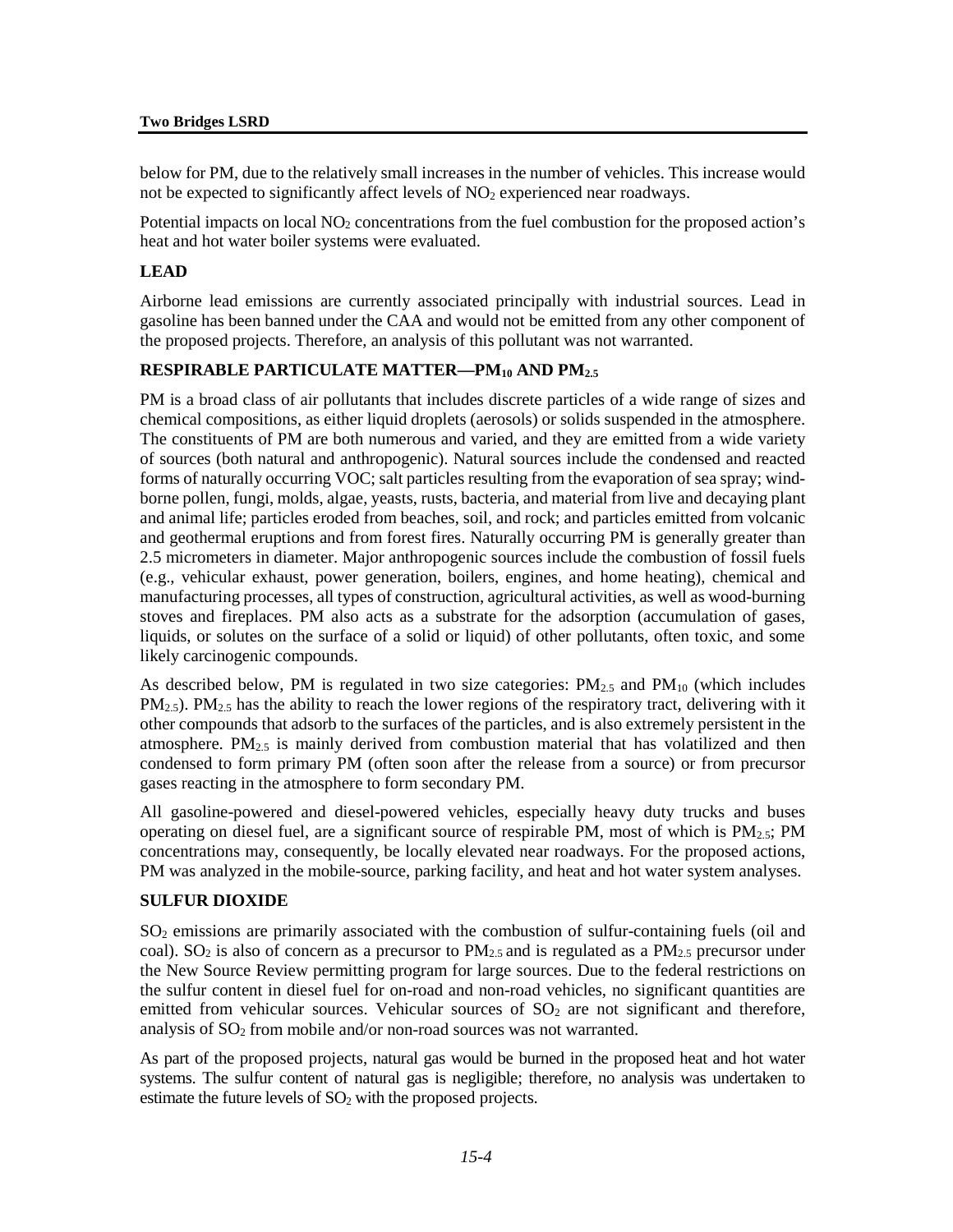#### **AIR TOXICS**

In addition to the criteria pollutants discussed above, non-criteria air pollutants, also called air toxics, may be of concern. Air toxics are those pollutants that are known or suspected to cause serious health effects in small doses. Air toxics are emitted by a wide range of man-made and naturally occurring sources. Emissions of air toxics from industries are regulated by EPA.

The New York State Department of Environmental Conservation (DEC) has issued a guidance document (DAR-1) that contains a compilation of annual and short term (1-hour) guideline concentrations for these compounds. The DEC guidance thresholds represent ambient levels that are considered safe for public exposure. EPA has also developed guidelines for assessing exposure to noncriteria pollutants. These exposure guidelines are used in health risk assessments to determine the potential effects to the public.

As the project sites are located within 400 feet of a manufacturing zoned district, the potential for impacts from industrial emissions was evaluated.

#### **C. AIR QUALITY REGULATIONS, STANDARDS, AND BENCHMARKS**

#### **NATIONAL AND STATE AIR QUALITY STANDARDS**

As required by the CAA, primary and secondary NAAQS have been established for six major air pollutants: CO, NO<sub>2</sub>, ozone, respirable PM (both  $PM_{2.5}$  and  $PM_{10}$ ), SO<sub>2</sub>, and lead. The primary standards represent levels that are requisite to protect the public health, allowing an adequate margin of safety. The secondary standards are intended to protect the nation's welfare, and account for air pollutant effects on soil, water, visibility, materials, vegetation, and other aspects of the environment. The primary standards are generally either the same as the secondary standards or more restrictive. The NAAQS are presented in **Table 15-1**. The NAAQS for CO, annual NO<sub>2</sub>, and 3-hour  $SO_2$  have also been adopted as the ambient air quality standards for New York State, but are defined on a running 12-month basis rather than for calendar years only. New York State also has standards for total suspended particles, settleable particles, non-methane hydrocarbons, 24 hour and annual SO<sub>2</sub>, and ozone which correspond to federal standards that have since been revoked or replaced, and for the noncriteria pollutants beryllium, fluoride, and hydrogen sulfide.

EPA has revised the NAAQS for PM, effective December 18, 2006. The revision included lowering the level of the 24-hour PM<sub>2.5</sub> standard from 65  $\mu$ g/m<sup>3</sup> to 35  $\mu$ g/m<sup>3</sup> and retaining the level of the annual standard at 15  $\mu$ g/m<sup>3</sup>. The PM<sub>10</sub> 24-hour average standard was retained and the annual average  $PM_{10}$  standard was revoked. EPA later lowered the primary annual  $PM_{2.5}$  average standard from 15  $\mu$ g/m<sup>3</sup> to 12  $\mu$ g/m<sup>3</sup>, effective March 2013.

EPA has also revised the 8-hour ozone standard, lowering it from 0.08 to 0.075 parts per million (ppm), effective as of May 2008, and the previous 1997 ozone standard was fully revoked effective April 1, 2015. Effective December 2015, EPA further reduced the 2008 ozone NAAQS, lowering the primary and secondary NAAQS from the current 0.075 ppm to 0.070. EPA expects to issue final area designations by October 1, 2017; those designations likely would be based on 2014– 2016 air quality data.

EPA lowered the primary and secondary standards for lead to  $0.15 \mu g/m^3$ , effective January 12, 2009. EPA revised the averaging time to a rolling 3-month average and the form of the standard to not-to-exceed across a 3-year span.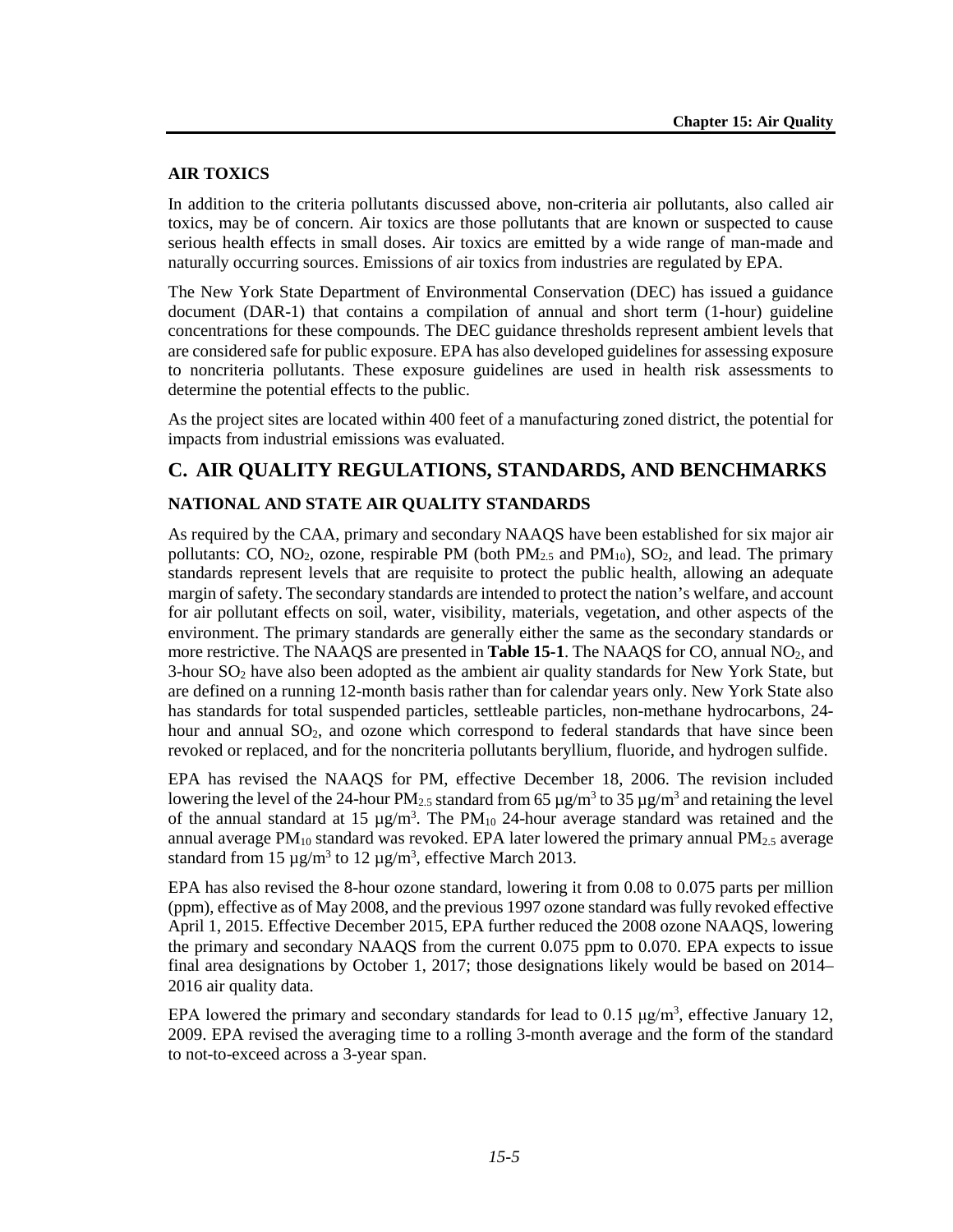| <b>Table 15-1</b>                                     |
|-------------------------------------------------------|
| <b>National Ambient Air Quality Standards (NAAQS)</b> |

| <b>Pollutant</b>                                 | Primary                       |                   | <b>Secondary</b> |                        |
|--------------------------------------------------|-------------------------------|-------------------|------------------|------------------------|
|                                                  | $\mu$ g/m <sup>3</sup><br>ppm |                   | ppm              | $\mu$ g/m <sup>3</sup> |
| <b>Carbon Monoxide (CO)</b>                      |                               |                   |                  |                        |
| 8-Hour Average                                   | $9^{(1)}$                     | 10,000            |                  | None                   |
| 1-Hour Average                                   | $35^{(1)}$                    | 40,000            |                  |                        |
| Lead                                             |                               |                   |                  |                        |
| Rolling 3-Month Average <sup>(2)</sup>           | <b>NA</b>                     | 0.15              | <b>NA</b>        | 0.15                   |
| Nitrogen Dioxide (NO2)                           |                               |                   |                  |                        |
| 1-Hour Average <sup>(3)</sup>                    | 0.100                         | 188               | None             |                        |
| Annual Average                                   | 0.053                         | 100               | 0.053            | 100                    |
| Ozone $(O_3)$                                    |                               |                   |                  |                        |
| 8-Hour Average <sup>(4,5)</sup>                  | 0.070                         | 140               | 0.070            | 140                    |
| Respirable Particulate Matter (PM10)             |                               |                   |                  |                        |
| 24-Hour Average <sup>(1)</sup>                   | <b>NA</b>                     | 150               | <b>NA</b>        | 150                    |
| Fine Respirable Particulate Matter (PM2.5)       |                               |                   |                  |                        |
| Annual Mean <sup>(6)</sup>                       | <b>NA</b>                     | $12 \overline{ }$ | <b>NA</b>        | 15                     |
| 24-Hour Average $(7)$                            | ΝA                            | 35                | NA.              | 35                     |
| Sulfur Dioxide (SO <sub>2</sub> ) <sup>(8)</sup> |                               |                   |                  |                        |
| 1-Hour Average <sup>(9)</sup>                    | 0.075                         | 196               | <b>NA</b>        | <b>NA</b>              |
| Maximum 3-Hour Average <sup>(1)</sup>            | ΝA                            | <b>NA</b>         | 0.50             | 1,300                  |
| Material                                         |                               |                   |                  |                        |

**Notes:**

ppm – parts per million (unit of measure for gases only)

 $\mu$ g/m<sup>3</sup> – micrograms per cubic meter (unit of measure for gases and particles, including lead) NA – not applicable

All annual periods refer to calendar year.

Standards are defined in ppm. Approximately equivalent concentrations in  $\mu q/m^3$  are presented.  $1$  Not to be exceeded more than once a year.

<sup>2</sup> USEPA has lowered the NAAQS down from 1.5  $\mu$ g/m3, effective January 12, 2009.

<sup>3</sup> 3-year average of the annual 98th percentile daily maximum 1-hr average concentration. Effective April 12, 2010.

<sup>4</sup> 3-year average of the annual fourth highest daily maximum 8-hr average concentration.

<sup>5</sup> USEPA has lowered the NAAQS down from 0.075 ppm, effective December 2015.

 $6$  3-year average of annual mean. USEPA has lowered the primary standard from 15  $\mu$ g/m3, effective March 2013.

Not to be exceeded by the annual 98th percentile when averaged over 3 years.

 $8$  USEPA revoked the 24-hour and annual primary standards, replacing them with a 1-hour average standard. Effective August 23, 2010.

9 3-year average of the annual 99th percentile daily maximum 1-hr average concentration.

**Source:**40 CFR Part 50: National Primary and Secondary Ambient Air Quality Standards

EPA established a 1-hour average  $NO<sub>2</sub>$  standard of 0.100 ppm, effective April 12, 2010, in addition to the annual standard. The statistical form is the 3-year average of the 98th percentile of daily maximum 1-hour average concentration in a year.

EPA also established a 1-hour average  $SO_2$  standard of 0.075 ppm, replacing the 24-hour and annual primary standards, effective August 23, 2010. The statistical form is the 3-year average of the 99th percentile of the annual distribution of daily maximum 1-hour concentrations.

Federal ambient air quality standards do not exist for noncriteria pollutants; however, the DEC has issued standards for certain noncriteria compounds, including beryllium, gaseous fluorides, and hydrogen sulfide.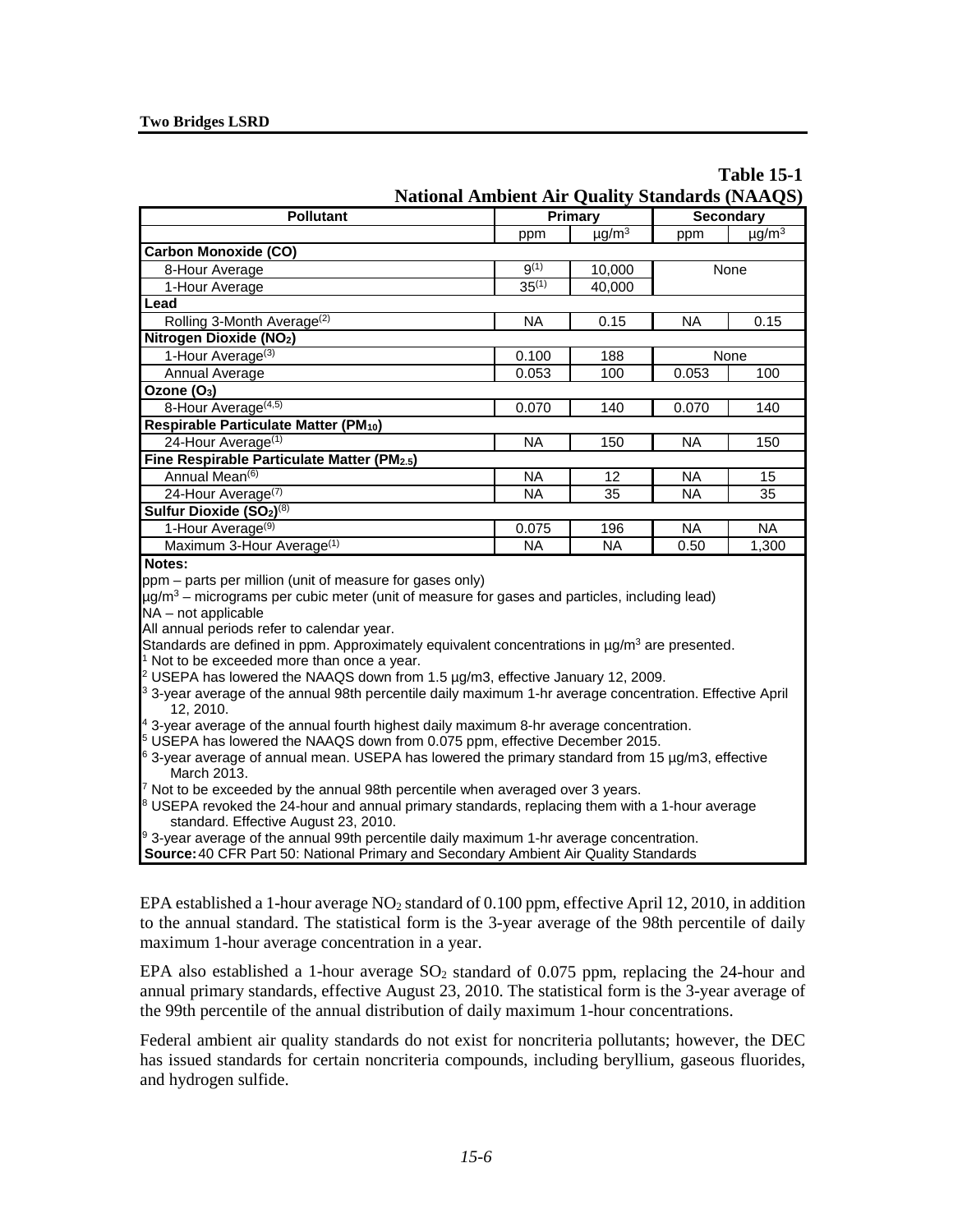#### **NAAQS ATTAINMENT STATUS AND STATE IMPLEMENTATION PLANS**

The CAA, as amended in 1990, defines non-attainment areas (NAA) as geographic regions that have been designated as not meeting one or more of the NAAQS. When an area is designated as non-attainment by EPA, the state is required to develop and implement a State Implementation Plan (SIP), which delineates how a state plans to achieve air quality that meets the NAAQS under the deadlines established by the CAA, followed by a plan for maintaining attainment status once the area is in attainment.

In 2002, EPA re-designated New York City as in attainment for CO. Under the resulting maintenance plans, New York is committed to implementing site-specific control measures throughout the city to reduce CO levels, should unanticipated localized growth result in elevated CO levels during the maintenance period. The second CO maintenance plan for the region was approved by EPA on May 30, 2014.

Manhattan, which had been designated as a moderate NAA for  $PM_{10}$ , was reclassified by EPA as in attainment on July 29, 2015.

The five New York City counties and Nassau, Suffolk, Rockland, Westchester, and Orange Counties had been designated as a  $PM_{2.5}$  NAA (New York Portion of the New York–Northern New Jersey–Long Island, NY–NJ–CT NAA) since 2004 under the CAA due to exceedance of the 1997 annual average standard, and were also nonattainment with the 2006 24-hour PM2.5 NAAQS since November 2009. The area was redesignated as in attainment for that standard effective April 18, 2014, and is now under a maintenance plan. As stated above, EPA lowered the annual average primary standard to 12  $\mu$ g/m<sup>3</sup> effective March 2013. EPA designated the area as in attainment for the new 12  $\mu$ g/m<sup>3</sup> NAAQS effective April 15, 2015.

Effective June 15, 2004, EPA designated Nassau, Rockland, Suffolk, Westchester, and the five New York City counties (NY portion of the New York–Northern New Jersey–Long Island, NY– NJ–CT, NAA) as a moderate nonattainment area for the 1997 8-hour average ozone standard. In March 2008 EPA strengthened the 8-hour ozone standards. EPA designated the New York– Northern New Jersey–Long Island, NY–NJ–CT NAA as a marginal NAA for the 2008 ozone NAAQS, effective July 20, 2012. On April 11, 2016, as requested by New York State, EPA reclassified the area as a moderate NAA. New York State has begun submitting SIP documents in December 2014. The state is expected to be able to meet its SIP obligations for both the 1997 and 2008 standards by satisfying the requirements for a moderate area attainment plan for the 2008 ozone NAAQS.

New York City is currently in attainment of the annual-average  $NO<sub>2</sub>$  standard. EPA has designated the entire state of New York as "unclassifiable/attainment" of the 1-hour  $NO<sub>2</sub>$  standard effective February 29, 2012. Since additional monitoring is required for the 1-hour standard, areas will be reclassified once three years of monitoring data are available.

EPA has established a 1-hour  $SO_2$  standard, replacing the former 24-hour and annual standards, effective August 23, 2010. Based on the available monitoring data, all New York State counties currently meet the 1-hour standard. Draft attainment designations were published by EPA in February 2013, indicating that EPA is deferring action to designate areas in New York State and expects to proceed with designations once additional data are gathered. In January 2017, New York State recommended that EPA designate most of New York State (including New York City) as in attainment for this standard; the remaining counties will be designated upon the completion of required monitoring by December 31, 2020.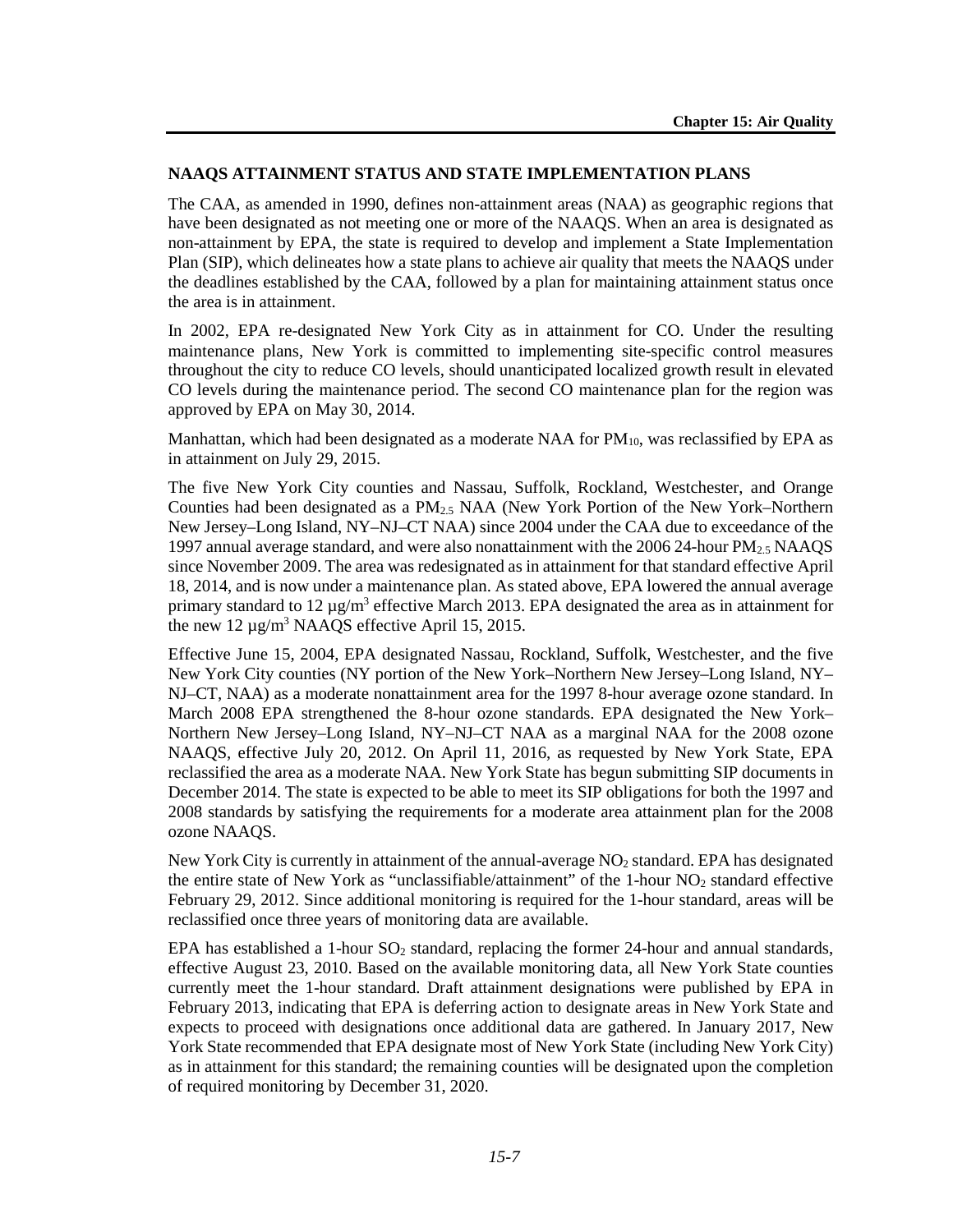#### **DETERMINING THE SIGNIFICANCE OF AIR QUALITY IMPACTS**

The State Environmental Quality Review Act (SEQRA) regulations and the *CEQR Technical Manual* state that the significance of a predicted consequence of a project (i.e., whether it is material, substantial, large or important) should be assessed in connection with its setting (e.g., urban or rural), its probability of occurrence, its duration, its irreversibility, its geographic scope, its magnitude, and the number of people affected.<sup>[1](#page-7-0)</sup> In terms of the magnitude of air quality impacts, any action predicted to increase the concentration of a criteria air pollutant to a level that would exceed the concentrations defined by the NAAQS (see **Table 15-1**) would be deemed to have a potential significant adverse impact.

In addition, in order to maintain concentrations lower than the NAAQS in attainment areas, or to ensure that concentrations will not be significantly increased in non-attainment areas, threshold levels have been defined for certain pollutants; any action predicted to increase the concentrations of these pollutants above the thresholds would be deemed to have a potential significant adverse impact, even in cases where violations of the NAAQS are not predicted.

#### *CO DE MINIMIS CRITERIA*

New York City has developed *de minimis* criteria to assess the significance of the increase in CO concentrations that would result from the impact of proposed projects or actions on mobile sources, as set forth in the *CEQR Technical Manual*. These criteria set the minimum change in CO concentration that defines a significant environmental impact. Significant increases of CO concentrations in New York City are defined as: (1) an increase of 0.5 ppm or more in the maximum 8-hour average CO concentration at a location where the predicted No Action 8-hour concentration is equal to or between 8 and 9 ppm; or (2) an increase of more than half the difference between baseline (i.e., No Action) concentrations and the 8-hour standard, when No Action concentrations are below 8.0 ppm.

#### *PM2.5 DE MINIMIS CRITERIA*

 $\overline{a}$ 

New York City uses *de minimis* criteria to determine the potential for significant adverse PM2.5 impacts under CEQR are as follows:

- Predicted increase of more than half the difference between the background concentration and the 24-hour standard;
- Annual average  $PM_{2.5}$  concentration increments which are predicted to be greater than 0.1  $\mu$ g/m<sup>3</sup> at ground level on a neighborhood scale (i.e., the annual increase in concentration representing the average over an area of approximately 1 square kilometer, centered on the location where the maximum ground-level impact is predicted for stationary sources; or at a distance from a roadway corridor similar to the minimum distance defined for locating neighborhood scale monitoring stations); or
- Annual average  $PM_{2.5}$  concentration increments which are predicted to be greater than 0.3  $\mu$ g/m<sup>3</sup> at a discrete receptor location (elevated or ground level).

Actions under CEQR predicted to increase PM2.5 concentrations by more than the above *de minimis* criteria will be considered to have a potential significant adverse impact.

<span id="page-7-0"></span><sup>1</sup> New York City. *CEQR Technical Manual*. Chapter 1, Section 222. March 2014; and New York State Environmental Quality Review Regulations. 6 NYCRR § 617.7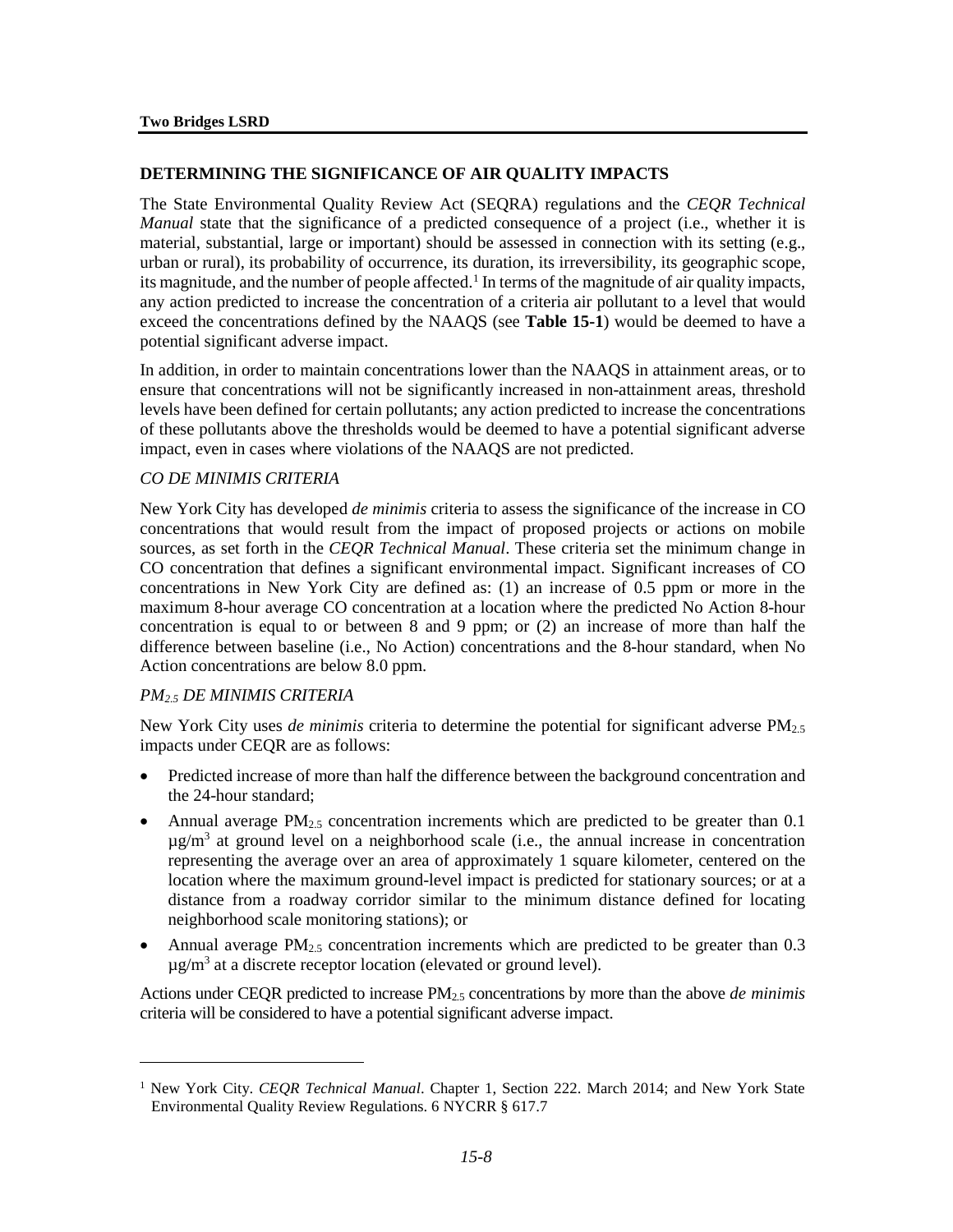The above *de minimis* criteria have been used to evaluate the significance of predicted impacts of the proposed projects on  $PM_{2.5}$  concentrations.

### **D. METHODOLOGY FOR PREDICTING POLLUTANT CONCENTRATIONS**

#### **MOBILE SOURCES**

The prediction of vehicle-generated emissions and their dispersion in an urban environment incorporates meteorological phenomena, traffic conditions, and physical configuration. Air pollutant dispersion models mathematically simulate how traffic, meteorology, and physical configuration combine to affect pollutant concentrations. The mathematical expressions and formulations contained in the various models attempt to describe an extremely complex physical phenomenon as closely as possible. However, because all models contain simplifications and approximations of actual conditions and interactions, and since it is necessary to predict the reasonable worst-case condition, most dispersion analyses predict conservatively high concentrations of pollutants, particularly under adverse meteorological conditions.

The mobile source analyses for the proposed projects employ models approved by EPA that have been widely used for evaluating air quality impacts of projects in New York City, other parts of New York State, and throughout the country. The modeling approach includes a series of conservative assumptions relating to meteorology, traffic, and background concentration levels resulting in a conservatively high estimate of expected pollutant concentrations that could ensue from the proposed projects.

#### *VEHICLE EMISSIONS*

#### *Engine Emissions*

 $\overline{a}$ 

Vehicular CO and PM engine emission factors were computed using the EPA mobile source emissions model, MOVES.<sup>[2](#page-8-0)</sup> This emissions model is capable of calculating engine emission factors for various vehicle types, based on the fuel type (gasoline, diesel, or natural gas), meteorological conditions, vehicle speeds, vehicle age, roadway types, number of starts per day, engine soak time, and various other factors that influence emissions, such as inspection maintenance programs. The inputs and use of MOVES incorporate the most current guidance available from DEC.

Vehicle classification data were based on field studies for the analyzed intersections. For the analysis of the elevated portion of the FDR Drive on the proposed projects, all vehicles were assumed to be light duty vehicles. Appropriate credits were used to accurately reflect the inspection and maintenance program.[3](#page-8-1) County-specific hourly temperature and relative humidity data obtained from DEC were used.

<span id="page-8-0"></span><sup>2</sup> EPA. Motor Vehicle Emission Simulator (MOVES): User Guide for MOVES2014a. EPA420B15095. November 2015.

<span id="page-8-1"></span><sup>&</sup>lt;sup>3</sup> The inspection and maintenance programs require inspections of automobiles and light trucks to determine if pollutant emissions from each vehicle exhaust system are lower than emission standards. Vehicles failing the emissions test must undergo maintenance and pass a repeat test to be registered in New York State.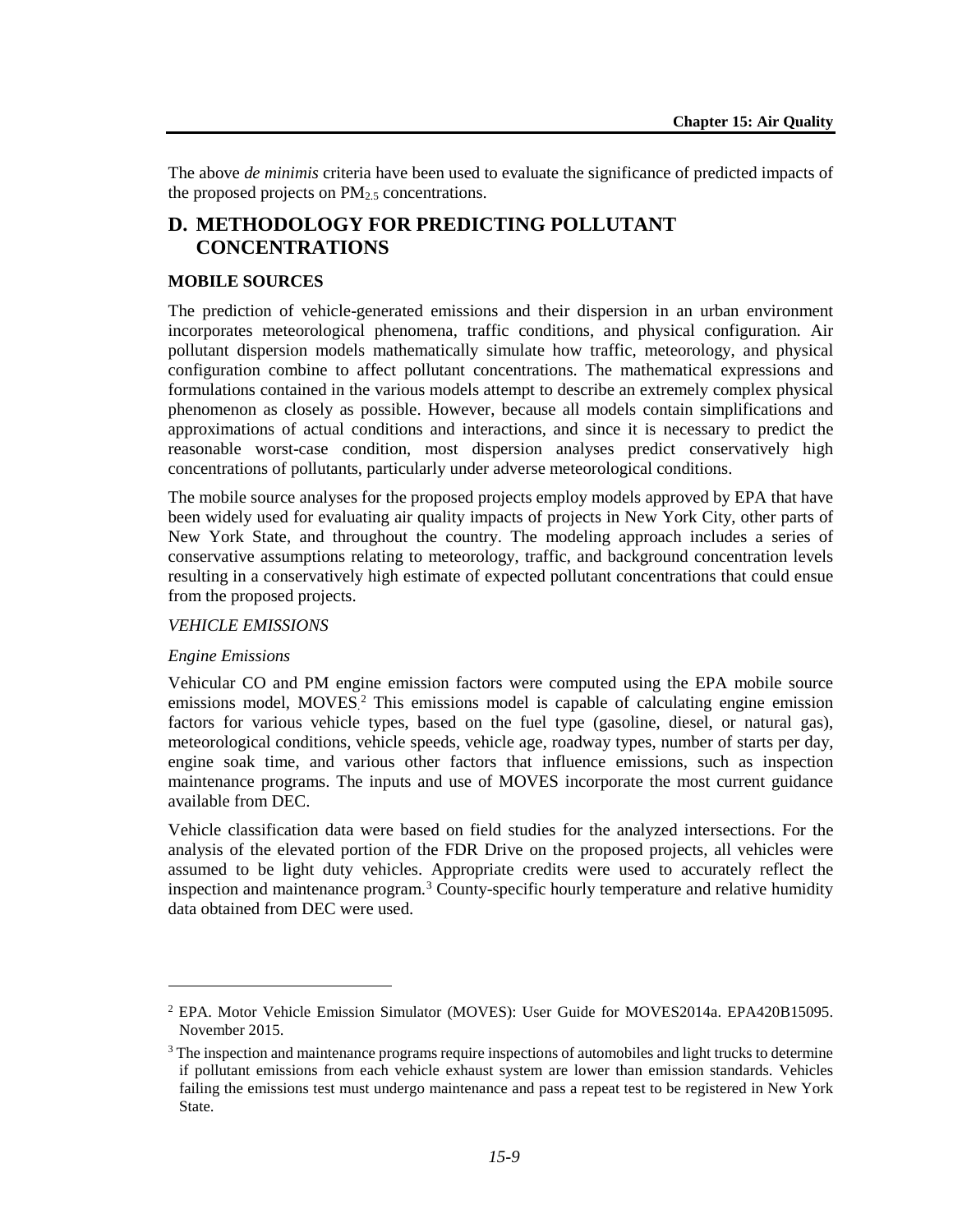#### **Two Bridges LSRD**

#### *Road Dust*

The contribution of re-entrained road dust to  $PM_{10}$  concentrations, as presented in the  $PM_{10}$  SIP, is considered to be significant; therefore, the  $PM_{10}$  estimates include both exhaust and road dust.  $PM<sub>2.5</sub>$  emission rates were determined with fugitive road dust to account for their impacts in local microscale analyses. However, fugitive road dust was not included in the neighborhood scale PM<sub>2.5</sub> microscale analyses, since the New York City Department of Environmental Protection (DEP) considers it to have an insignificant contribution on that scale. Road dust emission factors were calculated according to the latest procedure delineated by EPA<sup>[4](#page-9-0)</sup> and the *CEOR Technical Manual*.

#### *TRAFFIC DATA*

 $\overline{a}$ 

Traffic data for the intersection analysis were derived from existing traffic counts, projected future growth in traffic, and other information developed as part of the traffic analysis for the proposed projects (see Chapter 14, "Transportation"). Traffic data for the future without and with the proposed actions were employed in the respective air quality modeling scenarios. The peak morning, midday, and evening period traffic volumes were used as a baseline for determining offpeak volumes. Off-peak traffic volumes in the future without the proposed projects were determined by adjusting the peak period volumes by the 24-hour distributions of actual vehicle counts collected at appropriate locations, and off-peak increments from the proposed projects, were determined by adjusting the peak period volumes by the projected 24-hour distribution of vehicle usage at the proposed parking garage. For annual impacts, average weekday 24-hour distributions were used to more accurately simulate traffic patterns over longer periods.

Traffic volumes on the elevated portion of the FDR Drive were derived from adjusting the annual average daily traffic volumes published by the New York State Department of Transportation (NYSDOT) to estimate peak hour traffic volumes. Annual background growth rates consistent with guidance in the *CEQR Technical Manual* were used to project traffic volumes for the analysis year.

#### *DISPERSION MODELS FOR MICROSCALE ANALYSES*

Maximum contributions from vehicular emissions on the elevated FDR Drive to CO concentrations at the project sites were calculated using the CAL3QHC model Version 2.0.5 The CAL3QHC model employs a Gaussian (normal distribution) dispersion assumption and includes an algorithm for estimating vehicular queue lengths at signalized intersections. CAL3QHC calculates emissions and dispersion of CO from idling and moving vehicles. The queuing algorithm includes site-specific traffic parameters, such as signal timing and delay (from the 2000 *Highway Capacity Manual* traffic forecasting model), saturation flow rate, vehicle arrival type, and signal actuation (i.e., pre-timed or actuated signal) characteristics to project the number of idling vehicles.

Maximum contributions from vehicular emissions to PM concentrations adjacent to each analysis site were calculated using the CAL3QHCR model Version 2.0.<sup>[5](#page-9-1)</sup> The CAL3QHCR is an extended module of the CAL3QHC model, and allows for the incorporation of hourly meteorological data

<span id="page-9-0"></span><sup>4</sup> EPA. *Compilations of Air Pollutant Emission Factors AP-42*. Fifth Edition, Volume I: Stationary Point and Area Sources, Ch. 13.2.1. NC. http://www.epa.gov/ttn/chief/ap42. January 2011.

<span id="page-9-1"></span><sup>&</sup>lt;sup>5</sup> EPA. User's Guide to CAL3OHC, A Modeling Methodology for Predicted Pollutant Concentrations Near Roadway Intersections. EPA454R92006.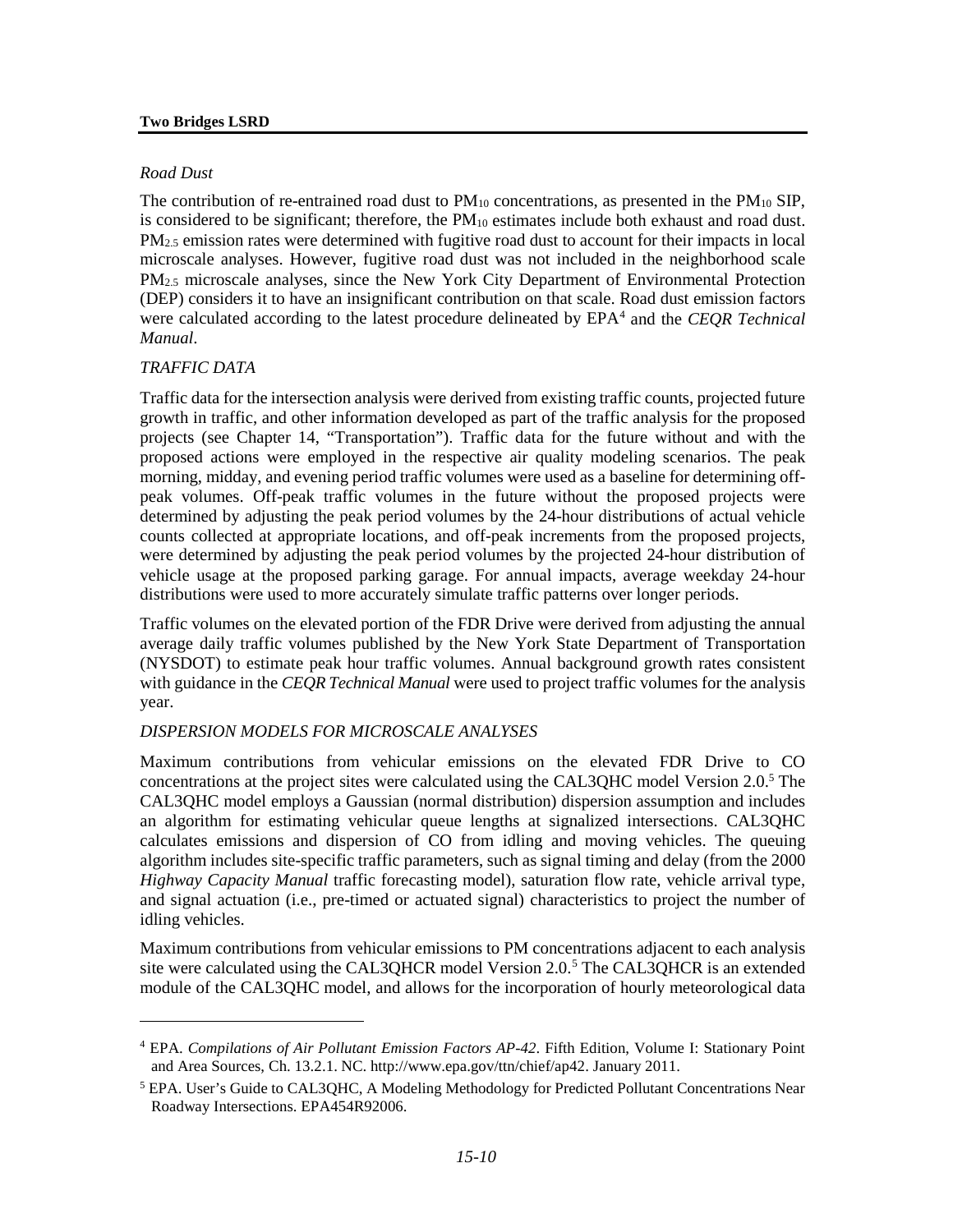into the modeling. This refined version of the model can utilize hourly traffic and meteorology data, and is therefore more appropriate for calculating the 24-hour and annual average concentrations required to address the timescales of the PM NAAQS.

#### *METEOROLOGY*

In general, the transport and concentration of pollutants from vehicular sources are influenced by three principal meteorological factors: wind direction, wind speed, and atmospheric stability. Wind direction influences the direction in which pollutants are dispersed, and atmospheric stability accounts for the effects of vertical mixing in the atmosphere. These factors, therefore, influence the concentration at a particular prediction location (receptor).

Following the EPA guidelines,<sup>[6](#page-10-0)</sup> CAL3QHC computations of CO concentrations were performed using a wind speed of 1 meter per second, and the neutral stability class D. The 8-hour average CO concentrations were estimated by multiplying the predicted 1-hour average CO concentrations by a factor of 0.79 to account for fluctuations in meteorological conditions and traffic volume. A surface roughness of 3.21 meters was chosen. At each receptor location, concentrations were calculated for all wind directions, and the highest projected concentration was reported, regardless of frequency of occurrence. These assumptions ensured that worst-case meteorology was used to estimate impacts.

For computation of PM concentrations, the CAL3QHCR model includes the modeling of hourly concentrations based on hourly traffic data and five years of monitored hourly meteorological data. The data consists of surface data collected at LaGuardia Airport and upper air data collected at Brookhaven, New York for the period 2012–2016. All hours were modeled, and the highest resulting concentration for each averaging period is presented.

#### *ANALYSIS YEAR*

 $\overline{a}$ 

The microscale analyses were performed for 2021, the year by which the proposed projects are likely to be completed. The future analysis was performed both without the proposed projects (the No Action condition) and with the proposed projects (the With Action condition).

#### *BACKGROUND CONCENTRATIONS*

Background concentrations are those pollutant concentrations originating from distant sources that are not directly included in the modeling analysis, which directly accounts for vehicular emissions on the streets within 1,000 feet and in the line of sight of the analysis site. Background concentrations are added to modeling results to obtain total pollutant concentrations at an analysis site.

The background concentrations used in the mobile source analysis were based on concentrations recorded at a monitoring station representative of the county or from the nearest available monitoring station and in the statistical format of the NAAQS (see **Table 15-1**), as provided in the *CEQR Technical Manual*. These represent the most recent 3-year average for 24-hour average  $PM<sub>2</sub>$  and 1-hour average  $NO<sub>2</sub>$ , the highest value from the three most recent years of data available for PM<sub>10</sub>, and the highest value from the five most recent years of data available for all other pollutant and averaging period combinations. The background concentrations are presented in **Table 15-2**.

<span id="page-10-0"></span><sup>6</sup> *Guidelines for Modeling Carbon Monoxide from Roadway Intersections*, EPA Office of Air Quality Planning and Standards, Publication EPA-454/R-92-005.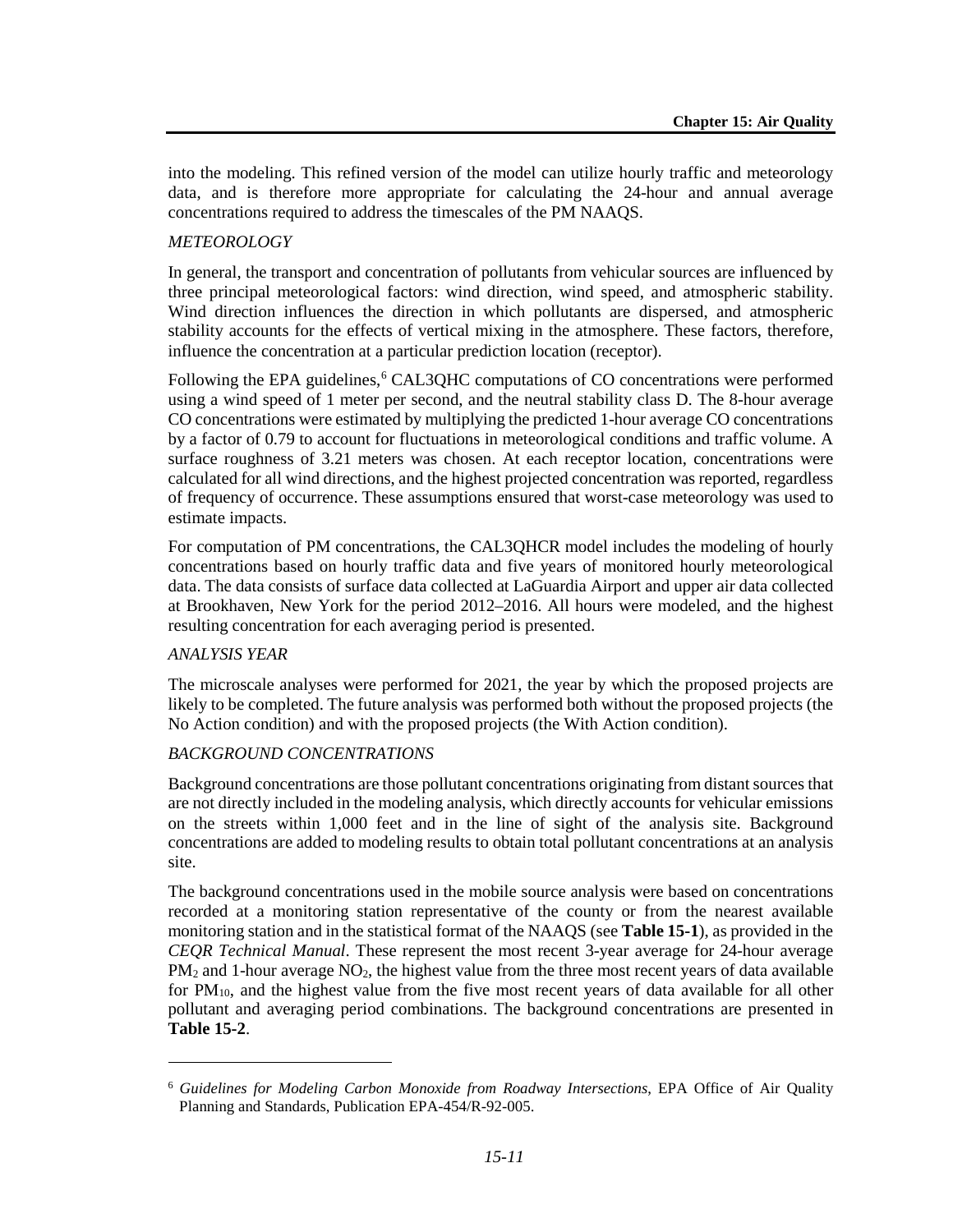| <b>Maximum Background Pollutant Concentrations for Mobile Source Analysis</b>                                         |                       |                                                                                          |                           |                            |  |
|-----------------------------------------------------------------------------------------------------------------------|-----------------------|------------------------------------------------------------------------------------------|---------------------------|----------------------------|--|
| <b>Pollutant</b>                                                                                                      | <b>Average Period</b> | Location                                                                                 | <b>Concentration</b>      | <b>NAAQS</b>               |  |
| <sub>CO</sub>                                                                                                         | 1-hour                | CCNY, Manhattan                                                                          | $2.3$ ppm                 | 35 ppm                     |  |
|                                                                                                                       | 8-hour                | CCNY, Manhattan                                                                          | $1.5$ ppm                 | 9 ppm                      |  |
| $PM_{10}$                                                                                                             | 24-hour               | Division Street, Manhattan                                                               | 44 $\mu$ g/m <sup>3</sup> | 150 $\mu$ g/m <sup>3</sup> |  |
| 35 $\mu$ g/m <sup>3</sup><br>21.6 $\mu$ g/m <sup>3</sup><br>Division Street, Manhattan<br>PM <sub>25</sub><br>24-hour |                       |                                                                                          |                           |                            |  |
| Note: CO values are the highest of the latest 5 years.                                                                |                       |                                                                                          |                           |                            |  |
|                                                                                                                       |                       | Source: New York State Air Quality Report Ambient Air Monitoring System, DEC, 2012-2016. |                           |                            |  |

**Table 15-2**

#### *ANALYSIS SITES*

Intersections in the study area were reviewed for microscale analysis based on the *CEQR Technical Manual* guidance. The incremental traffic volumes for the weekday AM, midday, and PM periods were reviewed and intersections with increments exceeding the PM volume thresholds were identified. Of those intersections, two intersections were selected for microscale analysis (see **Table 15-3**): Sites 1 and 2 were selected because they are projected to have the largest incremental traffic volumes. Site 4 (4A/4B) was also selected for analysis since it exceeds the *CEQR Technical Manual* threshold for PM analysis. The potential impact from vehicle emissions of  $PM_{10}$ , and  $PM_{2.5}$  was analyzed at each of these sites.

|                      | <b>Mobile Source Analysis Sites</b> |
|----------------------|-------------------------------------|
| <b>Analysis Site</b> | Location                            |
|                      | South Street and Montgomery Street  |
|                      | South Street and Clinton Street     |
|                      | <b>FDR Highway</b>                  |
|                      | Pike Street and Cherry Street       |

**Table 15-3**

In addition, Site 3 was included representing the impact of the nearby elevated FDR Drive roadway on air quality at the project sites. Receptors were placed at various locations and elevations on each of the project sites adjacent to the FDR Drive to predict concentrations from vehicles.

#### *RECEPTOR PLACEMENT*

Multiple receptors (i.e., precise locations at which concentrations are evaluated) were modeled at each of the selected sites; receptors were placed along the approach and departure links and roadway segments at regularly spaced intervals. When elevated roadways are present, receptors were also placed at elevated residential locations. Receptors in the analysis models for predicting annual average neighborhood-scale  $PM_{2.5}$  concentrations were placed at a distance of 15 meters, from the nearest moving lane at each analysis location, based on the *CEQR Technical Manual* procedure for neighborhood-scale corridor PM<sub>2.5</sub> modeling.

#### *PARKING ANALYSIS*

On Site 5, the proposed project would result in the development of a 103-space accessory parking garage. Emissions from vehicles using the mechanically ventilated parking garage could potentially affect ambient levels of CO and PM in the immediate vicinity of the ventilation outlets. Therefore, an analysis of the emissions from the outlet vent and their dispersion in the environment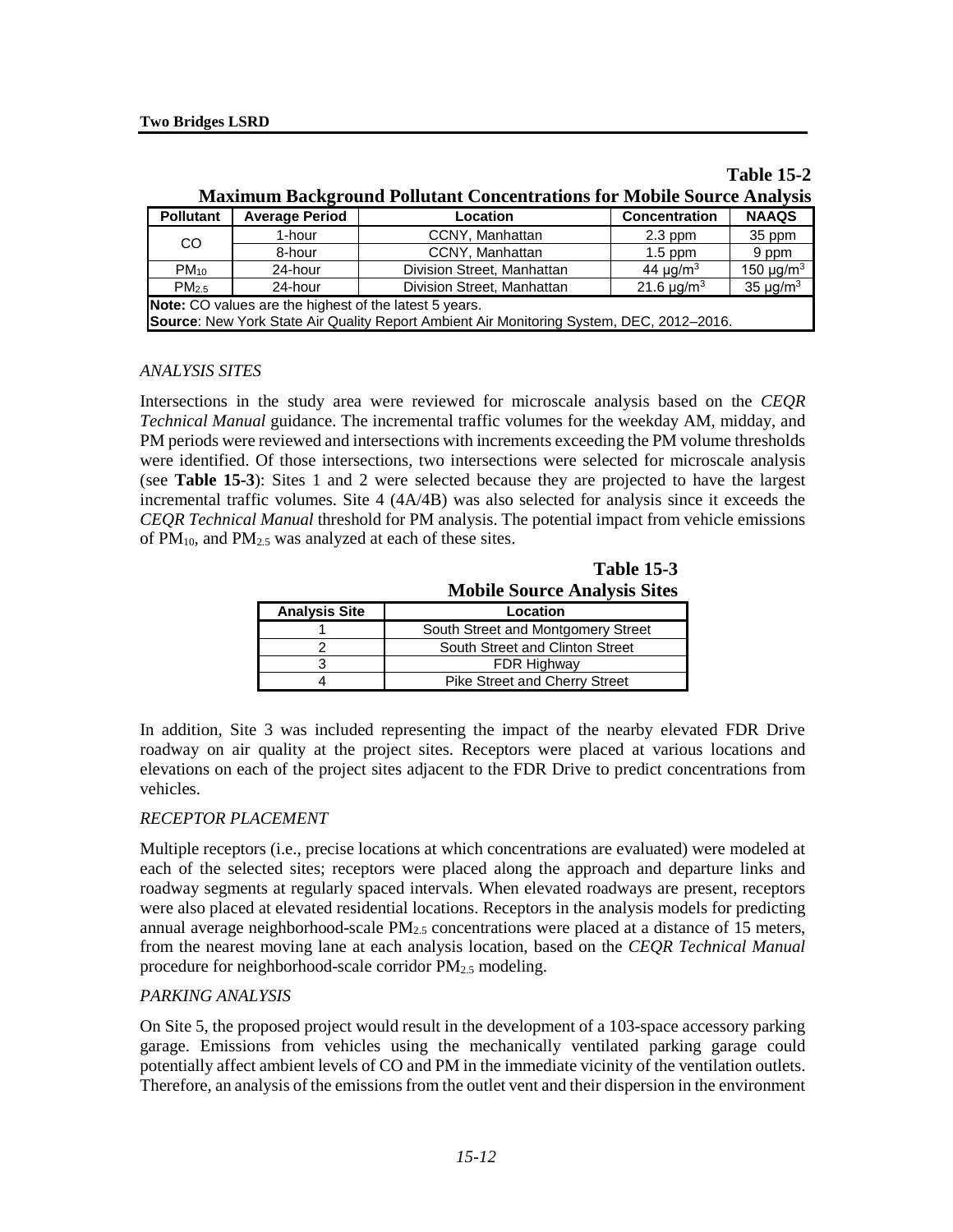was performed, calculating pollutant levels in the surrounding area, using the methodology set forth in the *CEQR Technical Manual*.

Emissions from vehicles entering, parking, and exiting the garage were estimated using the EPA MOVES mobile source emission model as referenced in the *CEQR Technical Manual*. For all arriving and departing vehicles, an average speed of 5 miles per hour was conservatively assumed for travel within the parking garage. In addition, all departing vehicles were assumed to idle for 1 minute before proceeding to the exit. The concentration of CO and PM within the garage was calculated assuming a minimum ventilation rate, based on New York City Building Code requirements of 1 cubic foot per minute of fresh air per gross square foot of garage area. To determine compliance with the NAAQS, CO concentrations were determined for the maximum 8 hour average period.

To determine pollutant concentrations, the outlet vent was analyzed as a "virtual point source" using the methodology in EPA's Workbook of Atmospheric Dispersion Estimates, AP-26. This methodology estimates pollutant concentrations at various distances from an outlet vent by assuming that the concentration in the garage is equal to the concentration leaving the vent, and determining the appropriate initial horizontal and vertical dispersion coefficients at the vent faces.

The CO concentrations were determined for the time periods when overall garage usage would be the greatest, considering the hours when the greatest number of vehicles would exit the facility (PM concentrations were determined on a 24-hour and annual average basis). Emissions from departing vehicles include engine start emissions. Traffic data for the parking garage analysis were derived from the trip generation analysis described in Chapter 14, "Transportation."

The exhaust air from the proposed parking garage was assumed to be vented through a single outlet at a height of approximately 10 feet. Since there is no specific garage design at this time, the vent face was assumed to discharge towards South Street, which is considered conservative since it has higher background levels of traffic. The closest receptors to the proposed vent location are the sidewalk receptors along South Street; therefore, "near" and "far" receptors were placed along the sidewalks at a pedestrian height of 6 feet and at distances of 7 feet and 56 feet, respectively, from the vent. A receptor was also modeled at the vent height, 10 feet from the vent, to conservatively assess the air quality impacts on proposed Site 5 building windows or air intake locations. A persistence factor of 0.79 for Lower Manhattan was used to convert the calculated 1 hour average maximum concentrations to 8-hour averages, accounting for meteorological variability over the average 8-hour period, as referenced in the *CEQR Technical Manual*.

Background and on-street CO concentrations were added to the modeling results to obtain the total ambient levels. The on-street CO concentration was determined using the methodology in the Air Quality Appendix of the *CEQR Technical Manual*, utilizing traffic volumes from the traffic studies conducted for the proposed projects.

#### **STATIONARY SOURCES**

#### *HEAT AND HOT WATER AND CHP SYSTEM ANALYSIS*

A stationary source analysis was conducted to evaluate potential impacts from the proposed projects' heat and hot water systems, as well as the potential CHP (cogeneration) system at Site 5. Boilers would generate hot water for building heating and domestic hot water. A CHP system would potentially be installed at Site 5 to provide a portion of the electrical power and heating for the site. The boiler and CHP systems for the proposed projects were assumed to utilize natural gas exclusively.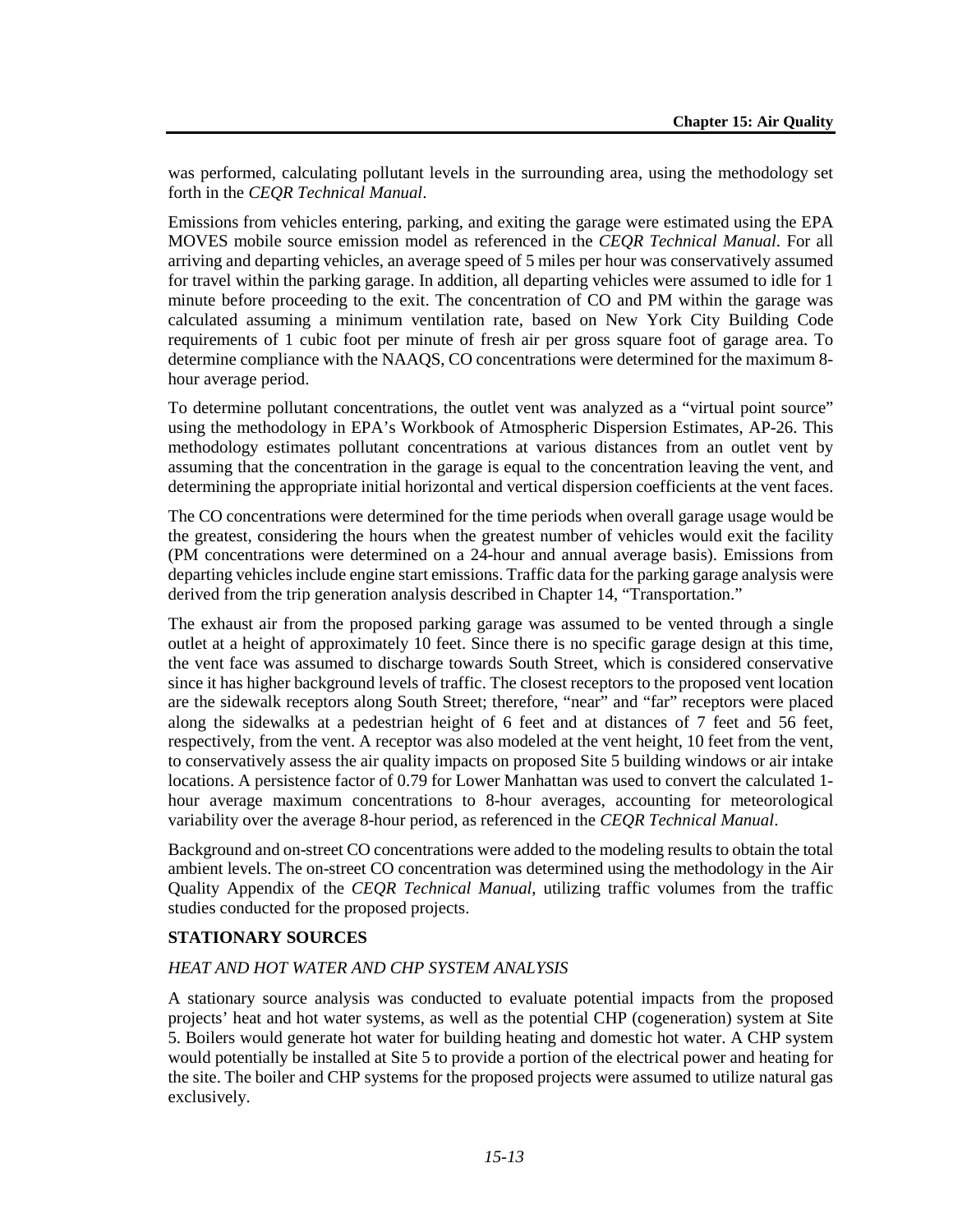#### *Site 4 (4A/4B)*

Based on available design information, Site 4 (4A/4B) would have a central boiler installation with the exhaust stack located on the tallest portion of the roof.

Stack exhaust parameters and short-term emission rates for the proposed boiler installation were estimated based on the expected capacity and number of boilers. Annual boiler fuel usage for the site's boiler installation was obtained from the *CEQR Technical Manual* Air Quality Appendix, based on the size (in gross square feet [gsf]) and type of development (residential).

#### *Site 5*

For Site 5, two CHP and heat/hot water designs were modeled: 1) a central boiler installation that would be located on the taller building, and 2) an alternate design with a boiler installation in each building, vented to separate stacks. The existing buildings would be retained, and ground floor retail space along Cherry Street would be enlarged. For the proposed one-story retail expansions at the base of the existing 265 and 275 Cherry Street buildings on Site 5, it was assumed that these expansions would be served by separate heating and hot water systems, with a minimum stack setback of 10 feet from the existing buildings.

Stack exhaust parameters and emission rates were conservatively estimated based on a conceptual level of design. Short-term boiler emissions for the proposed Site 5 building were determined based on the estimated equipment sizing, with conservative assumptions on seasonal utilization. In addition, since the proposed Site 5 building would potentially include a CHP system, boiler utilization was reduced based on estimated offsets in fuel consumption to account for the recovered thermal energy from the CHP system.

Annual boiler fuel usage was based on fuel consumption estimated for the overall building. CHP emissions were determined assuming the equipment operates at full load on a continuous basis. Emissions rates for the boilers were calculated based on emissions factors obtained from the EPA *Compilation of Air Pollutant Emission Factors, AP-42, Fifth Edition, Volume I: Stationary Point*  and Area Sources. NO<sub>2</sub> emissions for the CHP plants were estimated based on equipment manufacturer design information, and  $PM_{2.5}$  emissions were based on emission factors obtained from  $AP-42$ .  $PM_{10}$  and  $PM_{2.5}$  emissions include both the filterable and condensable fractions. **Tables 15-4 and 15-5** present the stack parameters and emission rates used in the analysis for the boiler and CHP systems, respectively.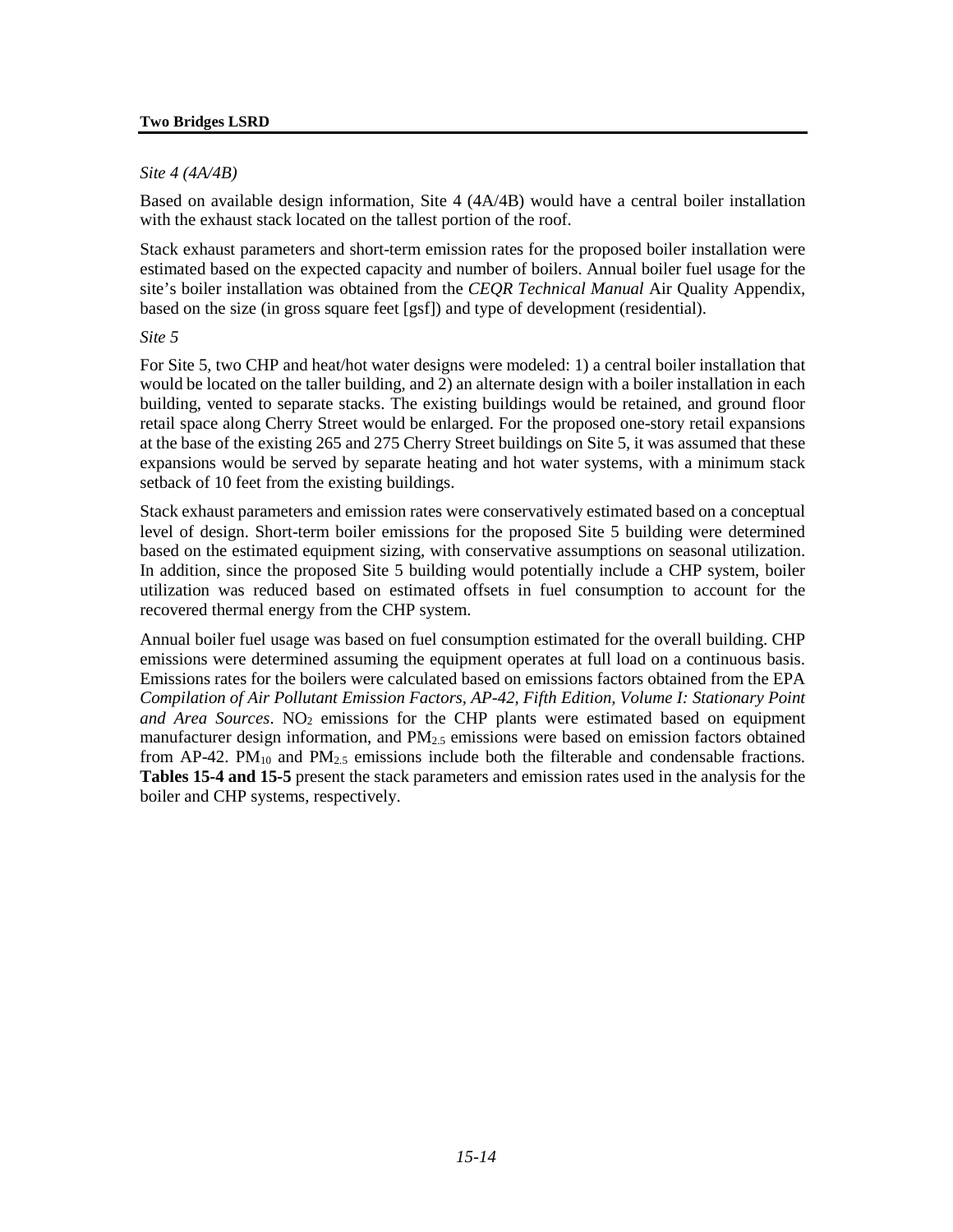# **Table 15-4**

|                                           |                |                                                              | Site 5                            |                            |                |
|-------------------------------------------|----------------|--------------------------------------------------------------|-----------------------------------|----------------------------|----------------|
| <b>Parameter</b>                          | Site 4 (4A/4B) | <b>Separate</b><br><b>Boilers</b><br>Scenario<br>(West/East) | <b>Central Boiler</b><br>Scenario | Retail<br><b>Expansion</b> | Site 6A        |
| Building Size (gsf)                       | 617,464        |                                                              | 1,227,932                         | $5.319^{(5)}$              | 672,266        |
| Building Height (ft)                      | 1.008          | 725/795                                                      | 795                               | 12                         | 730            |
| Stack Height (ft) <sup>(1)</sup>          | 965.5          | 765/798                                                      | 798                               | 15                         | 727733         |
| Stack Diameter (per stack) (ft)           | $3^{(2)}$      | $2^{(2)}$                                                    | $3^{(2)}$                         | 1 <sup>(2)</sup>           | $1.2^{(3)}$    |
| Stack Exit Velocity (ft/s) <sup>(3)</sup> | 9.0            | 13.0                                                         | 9.4                               | 0.35                       | 20.7           |
| Stack Exit Temperature $(°F)^{(2)}$       | 307.8          |                                                              | 307.8                             | 307.8                      | 307.8          |
|                                           |                | Short-term Emission Rates (per stack):                       |                                   |                            |                |
| NO <sub>x</sub> (g/s)                     | 0.3706         | 0.0616                                                       | 0.1988                            | 0.0008                     | $0.0334^{(3)}$ |
| $PM_{10}$ (g/s)                           | 0.0225         | 0.0094                                                       | 0.0151                            | 0.00006                    | $0.0507^{(3)}$ |
| $PM_{25} (g/s)$                           | 0.0225         | 0.0094                                                       | 0.0151                            | 0.00006                    | $0.0507^{(3)}$ |
| Annual Emission Rates (per stack):        |                |                                                              |                                   |                            |                |
| NO <sub>x</sub> (g/s)                     | 0.0528         | 0.0240                                                       | 0.0962                            | 0.0002                     | 0.0057         |
| $PM_{10}$ (g/s)                           | 0.0040         | 0.0037                                                       | 0.0073                            | 0.00002                    | 0.0009         |
| $PM_{25}$ (g/s)                           | 0.0040         | 0.0037                                                       | 0.0073                            | 0.00002                    | 0.0009         |

### **Boiler Stack Parameters and Emission Rates for the Proposed Projects**

#### **Notes:**

(1) Assumes a 3-foot stack above the building roof as per *CEQR Technical Manual* Guidance.

 $^{(2)}$  The stack diameter and exhaust temperature are based on data obtained from a survey of New York City boilers from buildings of a similar size.

<sup>(3)</sup> The stack diameter for Site 6A is based on information on the preliminary design (per stack) for the proposed building, which would include five stacks. The stack temperature is based on data obtained from a survey of New York City boilers from buildings of a similar size. Emission rates for Site 6A are listed per stack.

 $^{(4)}$  The stack exhaust flow rate, as the basis for stack velocity, is estimated based on the type of fuel and heat input rates.  $<sup>(5)</sup>$  The total size of the additional retail components of 5,319 gsf was divided into two equal components at the base of</sup> 265 and one at 275 Cherry Street buildings, respectively. The parameters are per stack.

#### **Table 15-5 CHP Stack Parameters and Emission Rates for Site 5**

|                                              |                                  | <b>Analyzed Site 5 CHP Scenarios</b>                  |                                   |  |
|----------------------------------------------|----------------------------------|-------------------------------------------------------|-----------------------------------|--|
|                                              | <b>Parameter</b>                 | <b>Separate CHP Plants Scenario</b><br>(per Building) | <b>Central CHP Plant Scenario</b> |  |
|                                              | Building Roof Height (ft)        | 725/795                                               | 795                               |  |
|                                              | CHP Capacity (kW) <sup>(2)</sup> | 150                                                   | 1,000                             |  |
|                                              | Stack Exhaust Temp. $(°F)^{(4)}$ | 500                                                   | 853                               |  |
| Stack Exhaust Height (ft)                    |                                  | 728/798                                               | 798                               |  |
| Stack Exhaust Diameter (ft) <sup>(4)</sup>   |                                  | 1.2                                                   | 1.6                               |  |
| Stack Exhaust Flow (ACFM) <sup>(1)(5)</sup>  |                                  | 509                                                   | 6,949                             |  |
| Stack Exhaust Velocity (ft/s) <sup>(5)</sup> |                                  | 7.9                                                   | 60                                |  |
|                                              | Fuel Type                        | <b>Natural Gas</b>                                    | <b>Natural Gas</b>                |  |
|                                              | NO <sub>x</sub>                  | 0.0302                                                | 0.2016                            |  |
| $q/s^{(2)}$                                  | $PM_{10}$                        | 0.0031                                                | 0.0229                            |  |
|                                              | $PM_{25}$                        | 0.0031                                                | 0.0229                            |  |

#### **Notes:**

 $ACFM = actual cubic feet per minute$ 

 $(2)$  kW = kilowatts

#### **References:**

<sup>3)</sup> Emissions were estimated based on equipment manufacturer design information. PM<sub>2.5</sub> and PM<sub>10</sub> emission factors are based on AP-42, while stack parameters are based on conceptual data.

 $4)$  The stack diameter, exhaust velocity, and exhaust temperature are based on data obtained from a survey of equipment of a similar size.

 $5)$  The stack exhaust flow rate is estimated based on the type of fuel and heat input rates.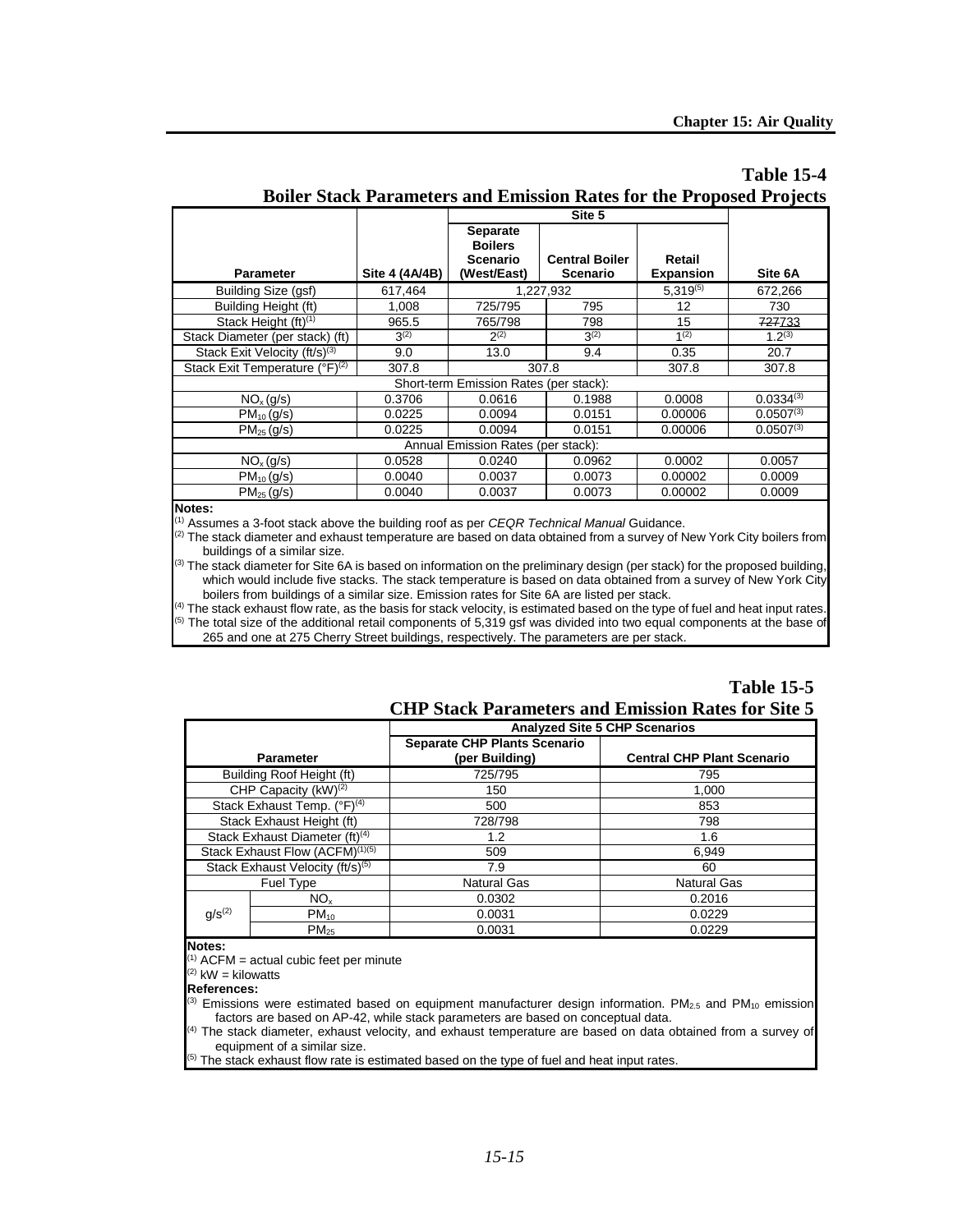#### *Site 6A*

Based on available design information, Site 6A would have a boiler installations with the five exhaust stacks located on the tallest portion of the roof. Stack exhaust parameters and short-term emission rates for the proposed boiler installation were estimated based on the expected capacity and number of boilers. Annual boiler fuel usage for the site's boiler installation was obtained from the *CEQR Technical Manual* Air Quality Appendix, based on the size (in gsf) and type of development (residential).

It was assumed for Sites 4 (4A/4B) and 6A, and for the Site 5 central boiler and CHP plant scenarios, that emissions from the boiler and CHP systems would exhaust to the top of the each building, at a minimum height of three feet above the building roof, as per the default assumption referenced in the *CEQR Technical Manual*. This is considered conservative since for most buildings, the three foot stack would be within the mechanical bulkhead area, and would likely be required to be taller in height. For the Site 5 scenario with individual boiler systems, taller stacks would be required for the boilers, as discussed further below.

#### *Dispersion Modeling*

 $\overline{a}$ 

Potential impacts were evaluated using the EPA/AMS AERMOD dispersion model.<sup>7</sup> AERMOD is a state-of-the-art dispersion model, applicable to rural and urban areas, flat and complex terrain, surface and elevated releases, and multiple sources (including point, area, and volume sources). AERMOD is a steady-state plume model that incorporates current concepts about flow and dispersion in complex terrain, including updated treatments of the boundary layer theory, understanding of turbulence and dispersion, and includes handling of terrain interactions. The AERMOD model calculates pollutant concentrations from one or more points (e.g., exhaust stacks) based on hourly meteorological data, and has the capability to calculate pollutant concentrations at locations where the plume from the exhaust stack is affected by the aerodynamic wakes and eddies (downwash) produced by nearby structures. The analysis of potential impacts from exhaust stacks was performed assuming stack tip downwash, urban dispersion and surface roughness length, with and without building downwash, and elimination of calms. The AERMOD model also incorporates the algorithms from the PRIME model, which is designed to predict impacts in the "cavity region" (i.e., the area around a structure which under certain conditions may affect an exhaust plume, causing a portion of the plume to become entrained in a recirculation region). The Building Profile Input Program (BPIP) program for the PRIME model (BPIPRM) was used to determine the projected building dimensions modeling with the building downwash algorithm enabled. The modeling of downwash from sources accounts for all obstructions within a radius equal to five obstruction heights of the stack.

#### *Methodology Utilized for Estimating NO2 Concentrations*

The annual average  $NO<sub>2</sub>$  concentrations from the proposed projects were conservatively calculated assuming that all of the NO emitted by these operations was fully transformed to NO<sub>2</sub>.

The 1-hour average  $NO<sub>2</sub>$  concentration increments from the proposed project's stationary combustion sources were estimated using AERMOD model's Plume Volume Molar Ratio Method (PVMRM) module to analyze chemical transformation within the model. The PVMRM module incorporates hourly background ozone concentrations to estimate  $NO<sub>x</sub>$  transformation within the

<span id="page-15-0"></span><sup>7</sup> EPA. *AERMOD Implementation Guide*. 454/B-16-013. December 2016.

EPA. *AERMOD Model Formulation and Evaluation.* 454/R-17-001. May 2017.

EPA. *User's Guide for the AMS/EPA Regulatory Model (AERMOD).* 454/B-16-011. December 2016.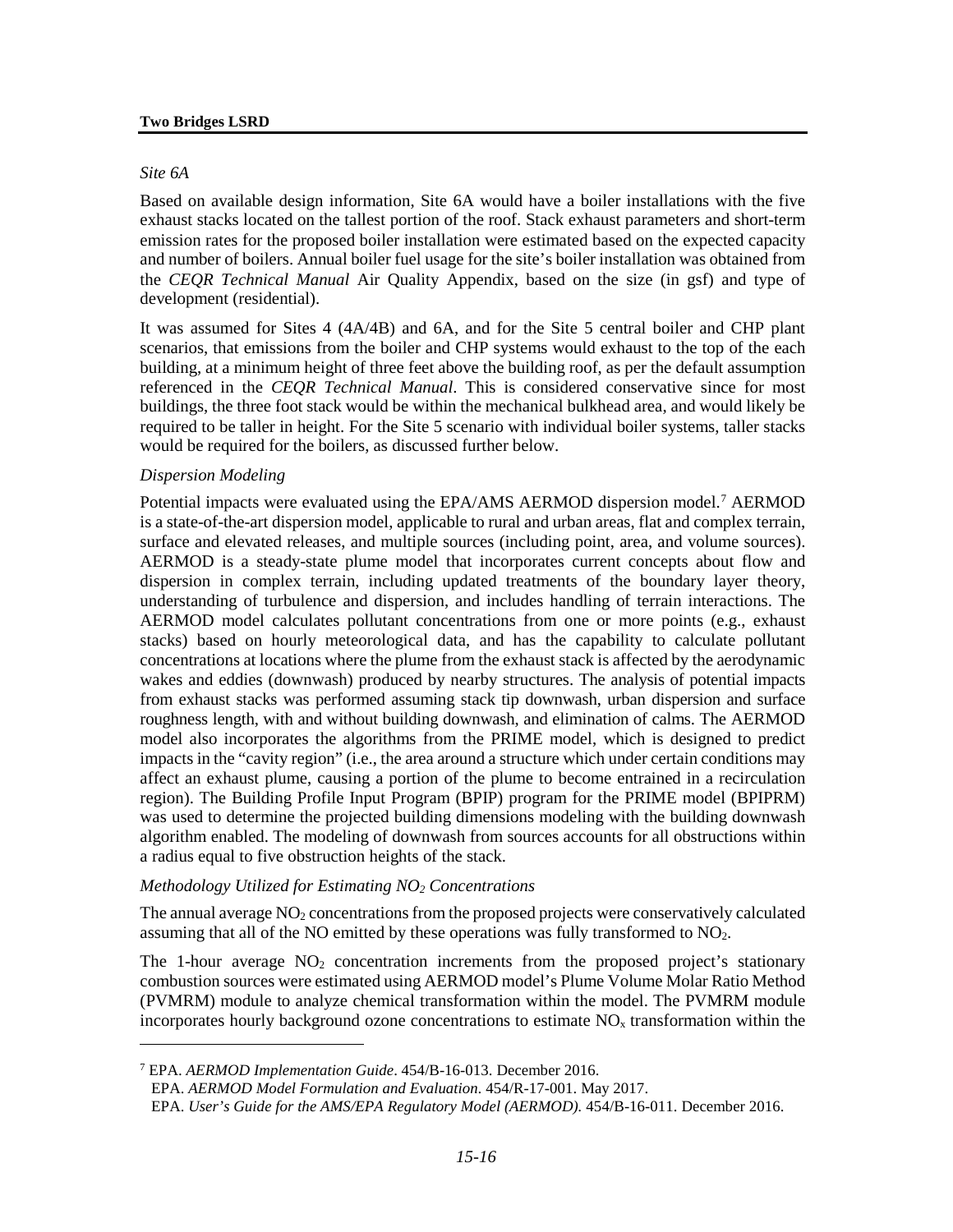source plume. Ozone concentrations were taken from the DEC Queens College monitoring station that is the nearest ozone monitoring station and had complete five years of hourly data available. An initial  $NO<sub>2</sub>$  to  $NO<sub>x</sub>$  ratio of 10 percent at the source exhaust stack was assumed, which is considered representative.

The results represent the five-year average of the annual 98th percentile of the maximum daily 1 hour average, added to background concentrations (see below).

#### *Meteorological Data*

The meteorological data set consisted of five consecutive years of meteorological data: surface data collected at La Guardia Airport (2012–2016), and concurrent upper air data collected at Brookhaven, New York. The meteorological data provide hour-by-hour wind speeds and directions, stability states, and temperature inversion elevation over the five-year period. These data were processed using the EPA AERMET program to develop data in a format which can be readily processed by the AERMOD model. The land uses around the site where meteorological surface data were available were classified using categories defined in digital United States Geological Survey (USGS) maps to determine surface parameters used by the AERMET program.

#### *Receptor Placement*

A comprehensive receptor network (i.e., locations with continuous public access) was developed for the modeling analyses. Discrete receptors (i.e., locations at which concentrations are calculated) were modeled along the existing and proposed buildings' façades to represent potentially sensitive locations such as operable windows and intake vents. For each of the proposed buildings, receptors were conservatively placed on the façades of the maximum development envelope. Rows of receptors at spaced intervals on the modeled buildings were analyzed at multiple elevations. Receptors were also placed at publically accessible ground-level locations.

#### *Background Concentrations*

 $\overline{a}$ 

As with the mobile source analysis, for most pollutants, the predicted impacts from stationary sources analyzed must be added to a background value that accounts for existing pollutant concentrations from sources that are not directly accounted for in the model to estimate the maximum expected pollutant concentration at a given location (receptor). All background concentrations used in the stationary source analysis are based on data collected at the DEC I.S. 52/Division Street monitoring station from 2012 to 2016. The annual  $NO<sub>2</sub>$  background is based on the maximum annual average value measured over the five years. The 24-hour average  $PM_{10}$ background concentration is based on the maximum second-highest 24-hour average concentration measured over the most recent 3-year period for which monitoring data are available (2014–2016).

Total 1-hour NO<sub>2</sub> concentrations were determined following methodologies that are accepted by the EPA, and which are considered appropriate and conservative. The methodology used to determine the compliance of total 1-hour  $NO<sub>2</sub>$  concentrations from the proposed sources with the 1-hour  $NO<sub>2</sub> NAAQS<sup>8</sup>$  $NO<sub>2</sub> NAAQS<sup>8</sup>$  $NO<sub>2</sub> NAAQS<sup>8</sup>$  was based on adding the monitored background to modeled concentrations, as follows: hourly modeled concentrations from proposed sources were first added to the seasonal hourly background monitored concentrations; then the highest combined daily 1-hour  $NO<sub>2</sub>$ 

<span id="page-16-0"></span><sup>8</sup> http://www.epa.gov/ttn/scram/guidance/clarification/Additional\_Clarifications\_AppendixW\_Hourly-NO2-NAAQS\_FINAL\_03-01-2011.pdf.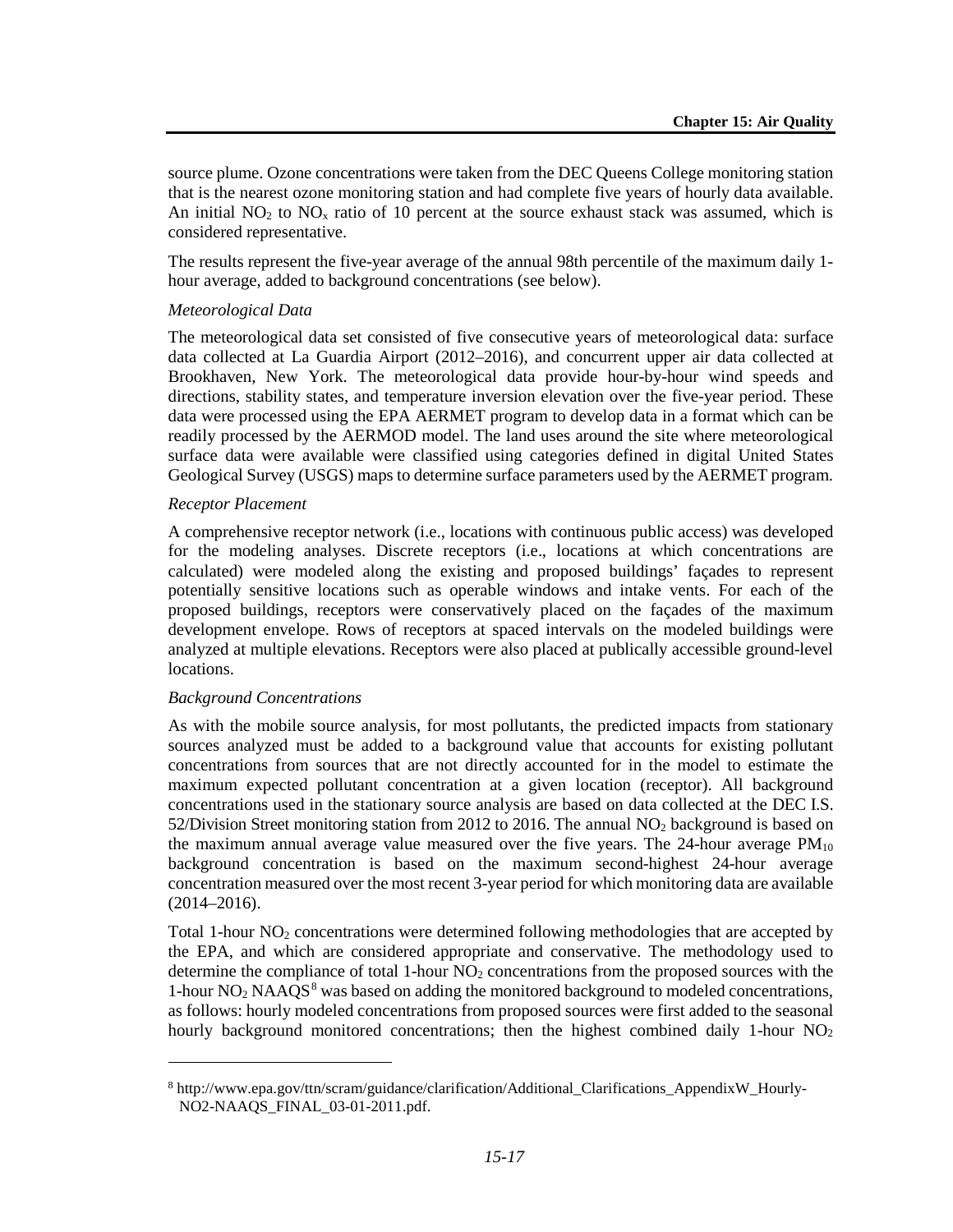concentration was determined at each receptor location and the 98th percentile daily 1-hour maximum concentration for each modeled year was calculated within the AERMOD model; finally the 98th percentile concentrations were averaged over the latest five years. The background concentrations are presented in **Table 15-6**.

#### **Table 15-6 Maximum Background Pollutant Concentrations for AERMOD Stationary Source Analyses**

| <b>Pollutant</b>                                                                            | <b>Average Period</b> | Location                                                                                                                        | Concentration<br>$(\mu g/m^3)$ | NAAQS $(\mu g/m^3)$ |  |
|---------------------------------------------------------------------------------------------|-----------------------|---------------------------------------------------------------------------------------------------------------------------------|--------------------------------|---------------------|--|
|                                                                                             |                       |                                                                                                                                 |                                |                     |  |
| NO <sub>2</sub>                                                                             | 1-hour                | I.S. 52. Bronx                                                                                                                  | (1)                            | 188                 |  |
|                                                                                             | Annual                | I.S. 52. Bronx                                                                                                                  | 36.5                           | 100                 |  |
| $PM_{2.5}$                                                                                  | 24-hour               | Division Street, Manhattan                                                                                                      | 21.6                           | 35                  |  |
| $PM_{10}$                                                                                   | 24-hour               | Division Street. Manhattan                                                                                                      | 44                             | 150                 |  |
| Note:                                                                                       |                       |                                                                                                                                 |                                |                     |  |
|                                                                                             |                       | $\left  \right\rangle$ The 1-Hour NO <sub>2</sub> background concentration is not presented in the table since the AERMOD model |                                |                     |  |
| determines the total 98th percentile 1-hour NO <sub>2</sub> concentration at each receptor. |                       |                                                                                                                                 |                                |                     |  |
|                                                                                             |                       | Source: New York State Air Quality Report Ambient Air Monitoring System, DEC, 2012-2016                                         |                                |                     |  |

#### *INDUSTRIAL SOURCES*

The potential impacts of existing industrial operations on pollutant concentrations at the project sites were analyzed. Potential industrial air pollutant emission sources within 400 feet of the project sites' boundaries were considered for inclusion in the air quality impact analyses, as recommended in the *CEQR Technical Manual*.

Land use and Sanborn maps were reviewed to identify potential sources of emissions from manufacturing/industrial operations. A permit search for DEP and DEC air permits was also conducted.

The only manufacturing-zoned district within the study area is the waterfront area south of the project sites, which includes the planned waterfront redevelopment of Piers 35 and 42 into a recreational pier. No permitted manufacturing/industrial activities were identified at these locations, and no other sources of manufacturing/industrial emissions were identified. Therefore, no significant impacts on the proposed projects are anticipated from industrial source emissions.

#### *ADDITIONAL SOURCES*

#### *Large and Major Sources*

The *CEQR Technical Manual* requires an assessment of any actions that could result in the location of sensitive uses within 1,000 feet of a large or major emission source. The *CEQR Technical Manual* defines "large" emission sources as sources located at facilities which require a State facility permit, and "major" sources as sources located at Title V permitted facilities or facilities that require Prevention of Significant Deterioration permits.

To evaluate the potential effects of these existing sources on the proposed projects, a review of existing DEC permitted facilities was conducted. No major or large emissions sources permitted under the DEC Title V program and State Facility permit program were identified within the 1,000 foot study area. In addition, the potential for the No Build development at One Manhattan Square as a large or major source as defined in the *CEQR Technical Manual* was assessed using the One Manhattan Square project's gross floor area (approximately 1,248,000 gsf), an AP-42 emission factor of 100 pounds per million cubic feet of natural gas, and the energy factor of 45.2 cubic feet per square foot-year as recommended in the *CEOR Technical Manual*, NO<sub>x</sub> were estimated to be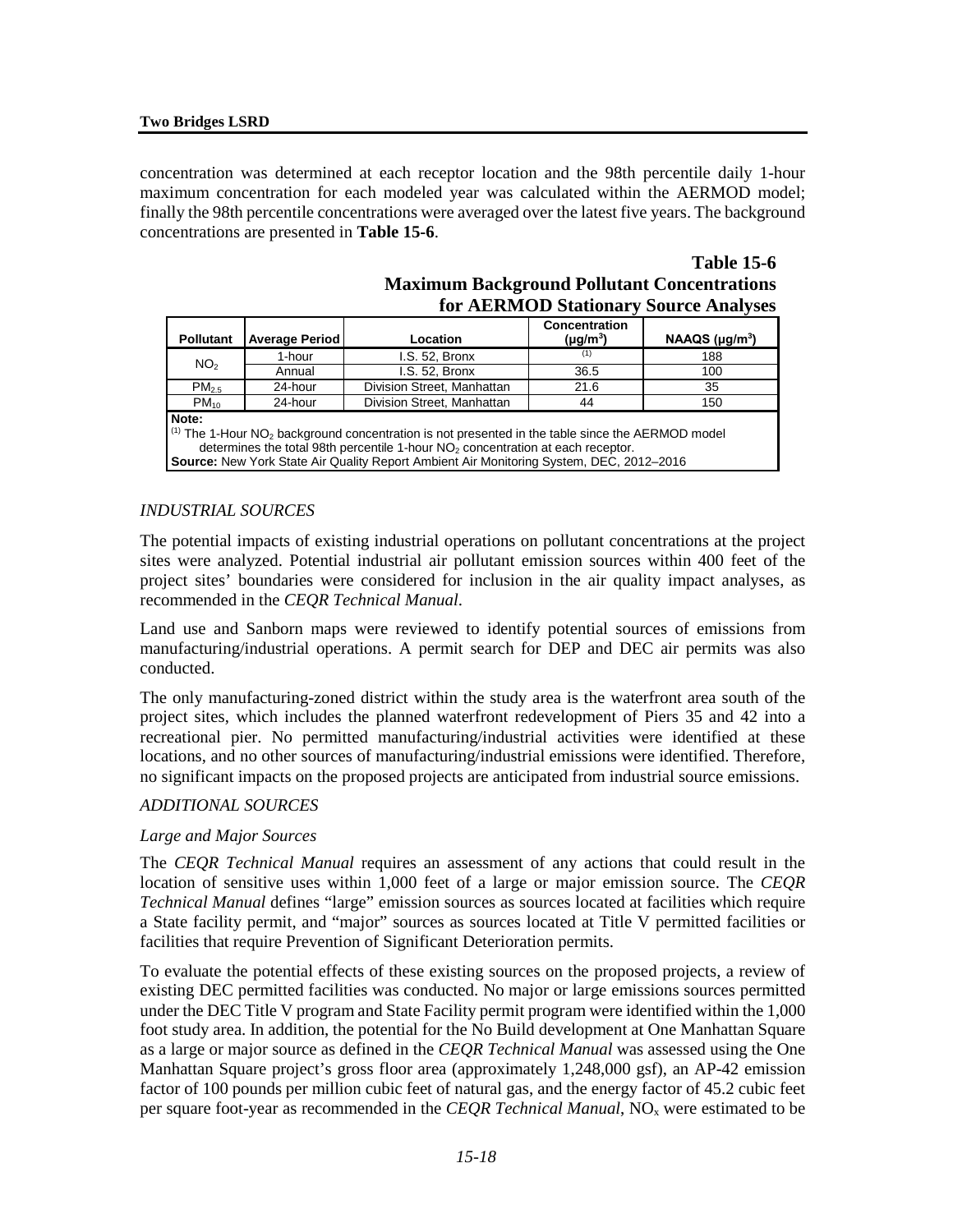2.8 tons per year. Since annual emissions of  $NO<sub>x</sub>$  emissions are estimated to be less than 12.5 tons per year, which is the NYSDEC threshold for capping  $NO<sub>x</sub>$  emissions under a registration, it is very unlikely that the One Manhattan Square development would be classified as a large or major source since  $NO<sub>x</sub>$  emissions would not need to be capped. Therefore, a quantified analysis of the potential impact of large or major emissions sources on the proposed projects is not warranted, and no significant impacts on the proposed projects are anticipated from such sources.

#### *80 Rutgers Slip*

 $\overline{a}$ 

The proposed Site 4 (4A/4B) building would cantilever over a portion of the existing residential building at 80 Rutgers Slip. Due to the proximity of the existing building to the proposed Site 4 (4A/4B) building, an analysis of the heating and hot water systems from the 80 Rutgers Slip building on the proposed Site 4 (4A/4B) building was performed.

Potential 1-hour average  $NO<sub>2</sub>$  and 24-hour and annual average  $PM<sub>2.5</sub>$  impacts from the 80 Rutgers Slip building's heat and hot water systems' emissions were evaluated using the EPA's AERSCREEN model (Version 16216 EPA, 2016). The AERSCREEN model predicts worst-case one-hour impacts downwind from a point, area, or volume source. AERSCREEN generates application-specific worst-case meteorology using representative minimum and maximum ambient air temperatures, and site-specific surface characteristics such as albedo, Bowen ratio, and surface roughness length.<sup>[9](#page-18-0)</sup> The AERSCREEN model was used to calculate worst-case ambient concentrations of criteria pollutants from the proposed project downwind of the stack.

The model incorporates the Plume Rise Model Enhancements (PRIME) downwash algorithm, which is designed to predict impacts in the "cavity region" (i.e., the area around a structure which under certain conditions may affect an exhaust plume, causing a portion of the plume to become entrained in a recirculation region). AERSCREEN utilizes the PRIME plume rise model enhancements to the Building Profile Input Program (BPIPPRM) to provide a detailed analysis of downwash influences on a direction-specific basis. AERSCREEN also incorporates AERMOD's complex terrain algorithms and utilizes the AERMAP terrain processor to account for the actual terrain in the vicinity of the source on a direction-specific basis.

The AERSCREEN model was run both with and without the influence of building downwash, using urban diffusion coefficients that were based on a review of land-use maps of the area. Other model options were selected based on EPA guidance.

 $NO<sub>2</sub>$  1-hour concentrations were estimated using an  $NO<sub>2</sub>$  to  $NO<sub>x</sub>$  ratio of 0.8 for the maximum 1hour concentration. The 0.8 ratio used for the maximum 1-hour concentration is the recommended default ambient ratio per EPA's guidance memo providing additional clarification regarding application of Appendix W Modeling Guidance for the 1-hour  $NO<sub>2</sub> NAAQS.<sup>10</sup>$  $NO<sub>2</sub> NAAQS.<sup>10</sup>$  $NO<sub>2</sub> NAAQS.<sup>10</sup>$ 

*Modeling Parameters for AERSCREEN Analysis*

*Emission Rates and Stack Parameters*. Annual emissions rates for heating and hot water systems were calculated based on fuel consumption estimates, using energy use estimates based on type of

<span id="page-18-0"></span><sup>9</sup> The albedo is the fraction of the total incident solar radiation reflected by the ground surface. The Bowen ratio is the ratio of the sensible heat flux to the latent (evaporative) heat flux. The surface roughness length is related to the height of obstacles to the wind flow and represents the height at which the mean horizontal wind speed is zero based on a logarithmic profile.

<span id="page-18-1"></span><sup>&</sup>lt;sup>10</sup> EPA. Memorandum: Clarification on the use of AERMOD Dispersion Modeling for Demonstrating Compliance with the NO2 National Ambient Air Quality Standard. September 30, 2014.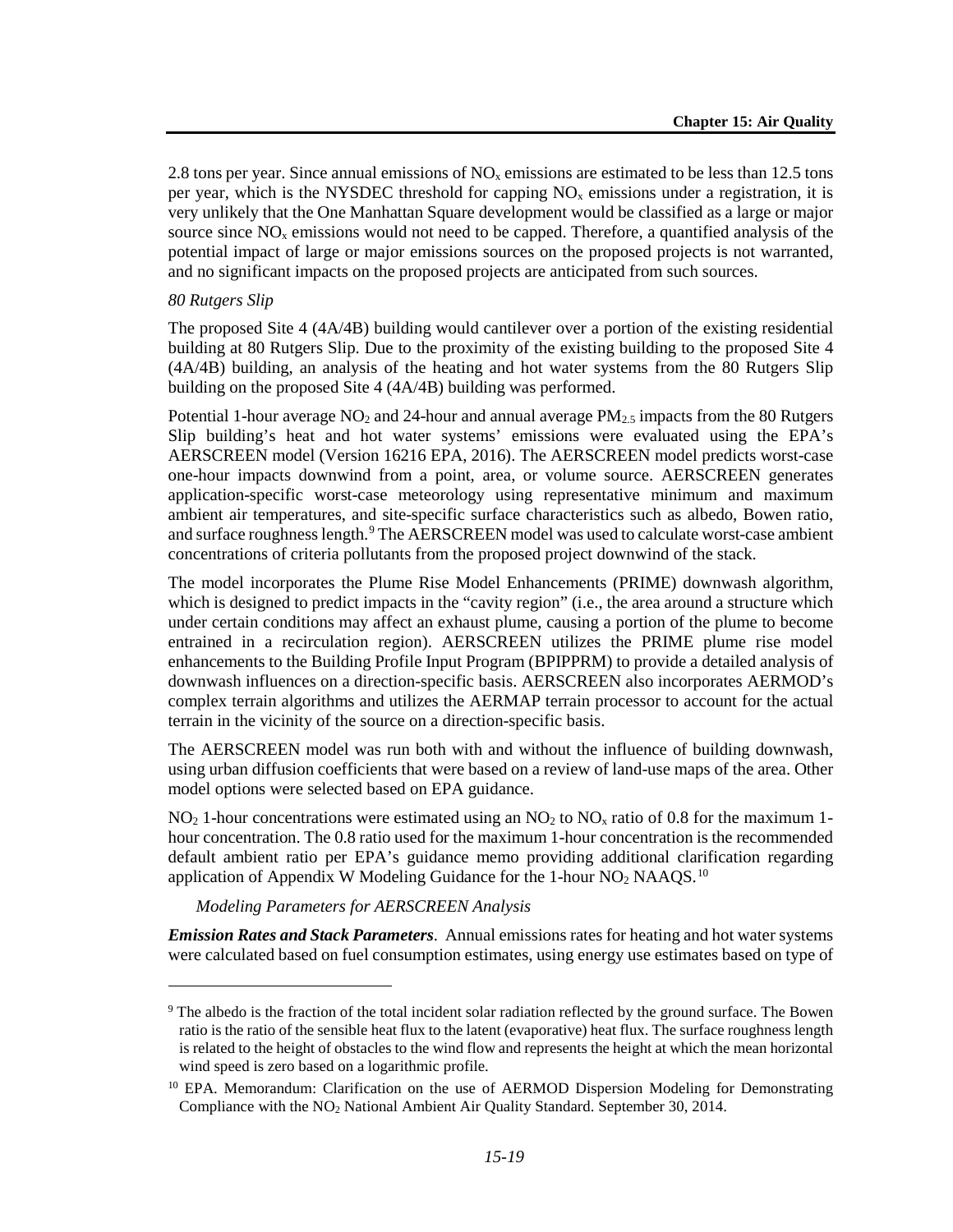development and size of the existing 80 Rutgers Slip building (approximately 85,615 gsf) as recommended in the *CEQR Technical Manual*, and applying the EPA's *Compilations of Air*  Pollutant Emission Factors (AP-42) emission factors for natural gas-fired boilers.<sup>[11](#page-19-0)</sup> The shortterm emission rate was calculated by scaling the annual emissions to account for a 100-day heating season. The exhaust from the heating and hot water systems was assumed to be vented through a single stack located on the bulkhead roof of the building at a height of approximately 107 feet above grade.

The emission rates and exhaust stack parameters used in the modeling analyses are presented in **Table 15-7**.

| <b>Exhaust Stack Parameters and Emission Rates</b>                                                     |        |  |
|--------------------------------------------------------------------------------------------------------|--------|--|
| <b>Stack Parameters</b>                                                                                |        |  |
| Stack Height (feet)                                                                                    | 107    |  |
| Stack Diameter (feet) <sup>(1)</sup>                                                                   | 2      |  |
| Exhaust Velocity (meters/second) <sup>(1)</sup>                                                        | 0.94   |  |
| Exhaust Temperature (degrees Fahrenheit) <sup>(1)</sup>                                                | 307.8  |  |
| Emission Rate (grams/second)                                                                           |        |  |
| $NO2$ (1-hour average)                                                                                 | 0.0263 |  |
| $PM2.5$ (24-hour average)                                                                              | 0.0020 |  |
| $PM2.5$ (Annual average)                                                                               | 0.0005 |  |
| Note:<br>$(1)$ Stack parameters are based on boiler specifications from DEP Boiler<br>Permit Database. |        |  |

**Table 15-7**

#### *Background Concentrations*

To estimate the maximum expected total  $NO<sub>2</sub>$  concentration in the AERSCREEN analysis at a given receptor, the maximum predicted modeled concentrations were added to the corresponding background concentration of 120.8  $\mu$ g/m<sup>3</sup>. This background levels represents the 98th percentile annually of the daily-highest 1-hour average  $NO<sub>2</sub>$  concentrations, (this are the statistical form of the standard) monitored at the nearest NYSDEC background monitoring station, I.S. 52, in the Bronx. The measured background concentrations were added to the 98th percentile predicted contribution from the modeled source to determine the maximum predicted total pollutant concentrations (EPA "first tier" approach). Note that the highest concentration increment would not necessarily coincide with the highest background levels.

PM2.5 impacts were assessed on an incremental basis and compared with the PM2.5 *de minimis*  criteria. The PM<sub>2.5</sub> 24-hour average background concentration of 21.6  $\mu$ g/m<sup>3</sup> (based on the 98th percentile concentration, averaged over 2012–2014) from the Division Street ambient monitoring station was used to establish the *de minimis* value of 6.7  $\mu$ g/m<sup>3</sup> (see **Table 15-6**).

#### *Receptor Locations*

 $\overline{a}$ 

Receptors are generally placed at windows in residential or other sensitive buildings, air intakes, and publically accessible open space locations, as applicable. Receptors were placed on the proposed residential floors facing the heating and hot water system stack that would be used at 80 Rutgers Slip

<span id="page-19-0"></span><sup>11</sup> EPA. *Compilations of Air Pollutant Emission Factors AP-42*. Fifth Edition, Volume I, Chapter 1, Section 3. http://www.epa.gov/ttn/chief/ap42. September, 1998.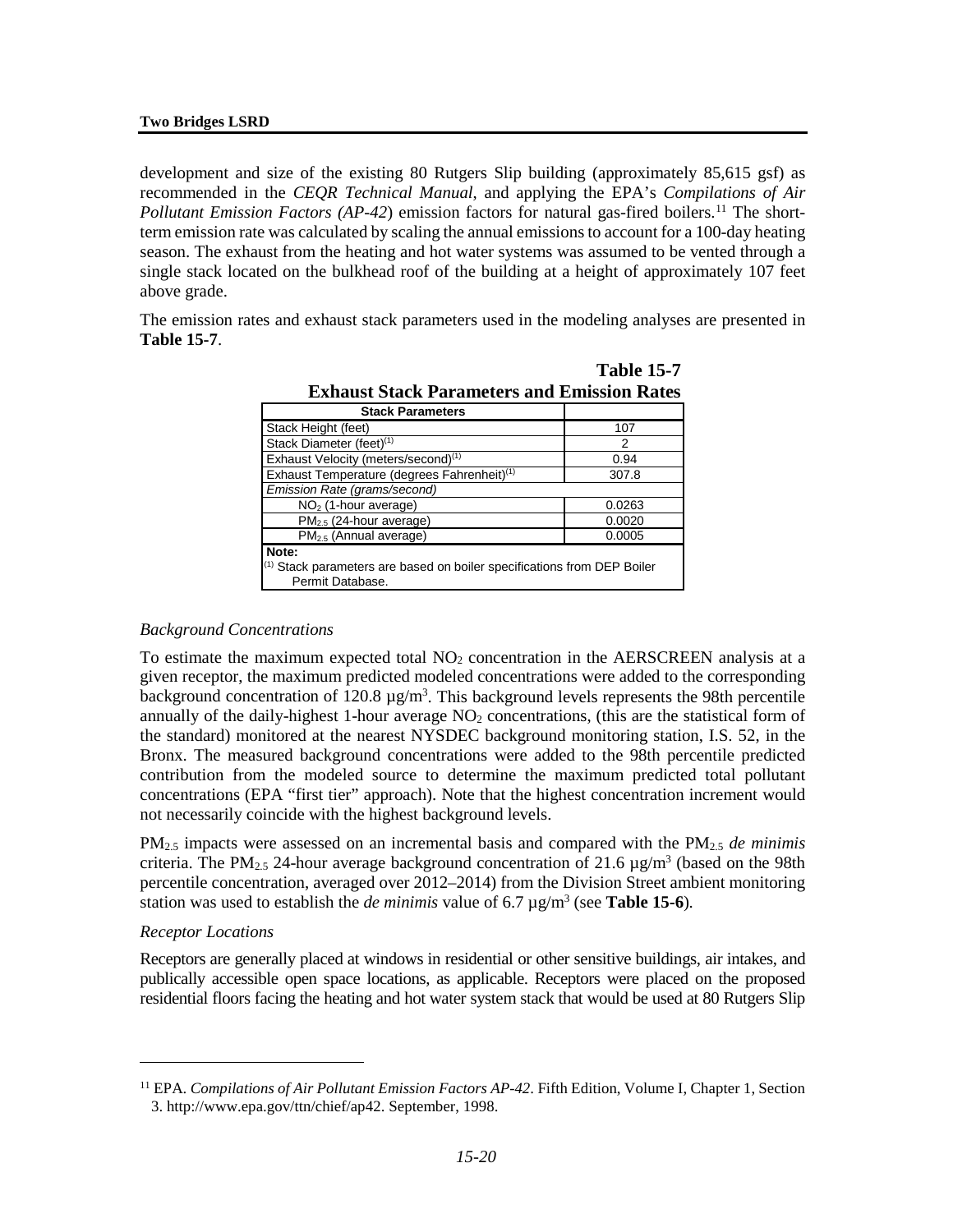in the future with the proposed projects. Discrete receptors were modeled at multiple heights along the south façade of this building to represent operable window locations, and potential intake vents.

### **E. EXISTING CONDITIONS**

The most recent concentrations of all criteria pollutants at DEC air quality monitoring stations nearest to the project sites are presented in **Table 15-7**. As shown, the recently monitored levels did not exceed the NAAQS. It should be noted that these values are somewhat different from the background concentrations used in the analyses. The concentrations presented in **Table 15-8** are based on the form of the standards, using the most recent period for which data are available; the background concentrations used for the modeling analysis (see **Tables 15-2 and 15-6**) presented are obtained from several years of monitoring data and represent a conservative estimate of the highest background concentrations for future conditions.

| <b>Pollutant</b>  | Location                   | <b>Units</b>           | Averaging<br><b>Period</b> | <b>Concentration</b> | <b>NAAQS</b> |
|-------------------|----------------------------|------------------------|----------------------------|----------------------|--------------|
| CO                | CCNY, Manhattan            |                        | 8-hour                     | 1.2                  | 9            |
|                   |                            | ppm                    | 1-hour                     | 1.7                  | 35           |
| SO <sub>2</sub>   | I.S. 52, Bronx             |                        | 3-hour                     | 21.7                 | 1,300        |
|                   |                            | $\mu$ g/m <sup>3</sup> | 1-hour                     | 28.1                 | 196          |
| $PM_{10}$         | Division Street, Manhattan | $\mu$ g/m <sup>3</sup> | 24-hour                    | 34                   | 150          |
| PM <sub>2.5</sub> | Division Street, Manhattan | $\mu$ g/m <sup>3</sup> | Annual                     | 9.6                  | 15           |
|                   |                            |                        | 24-hour                    | 21.6                 | 35           |
| NO <sub>2</sub>   |                            |                        | Annual                     | 36.5                 | 100          |
|                   | I.S. 52, Bronx             | $\mu$ g/m <sup>3</sup> | 1-hour                     | 121                  | 188          |
| Lead              | I.S. 52, Bronx             | $\mu$ g/m <sup>3</sup> | 3-month                    | 0.0047               | 0.15         |
| Ozone             | I.S. 52, Bronx             | ppm                    | 8-hour                     | 0.068                | 0.075        |
|                   |                            |                        |                            |                      |              |

|                                                          | <b>Table 15-8</b> |
|----------------------------------------------------------|-------------------|
| <b>Representative Monitored Ambient Air Quality Data</b> |                   |

**Notes:**

The CO, PM10, and 3-hour SO2 concentrations for short-term averages are the second-highest from the most recent year with available data.

PM2.5 annual concentrations are the average of 2014, 2015, and 2016, and the 24-hour concentration is the average of the annual 98th percentiles in 2014, 2015 and 2016. 8-hour average ozone concentrations are the average of the 4th highest-daily values from 2014 to 2016.

 $SO<sub>2</sub>$  1-hour and  $NO<sub>2</sub>$  1-hour concentrations are the average of the 99th percentile and 98th percentile, respectively, of the highest daily 1-hour maximum from 2014 to 2016.

**Source:** New York State Air Quality Report Ambient Air Monitoring System, DEC, 2012–2016

### **F. FUTURE WITHOUT THE PROPOSED PROJECTS**

#### **MOBILE SOURCES**

 $PM_{10}$  concentrations in the No Action condition were determined for using the methodology previously described. Predicted future PM<sub>10</sub> 24-hour concentrations, including background concentrations, at the analyzed intersections in the No Action condition are presented in **Table 15-9**. The values shown are the highest predicted concentrations for the receptor locations. As shown in the table, No Action condition concentrations are predicted to be well below the  $PM_{10}$  NAAQS.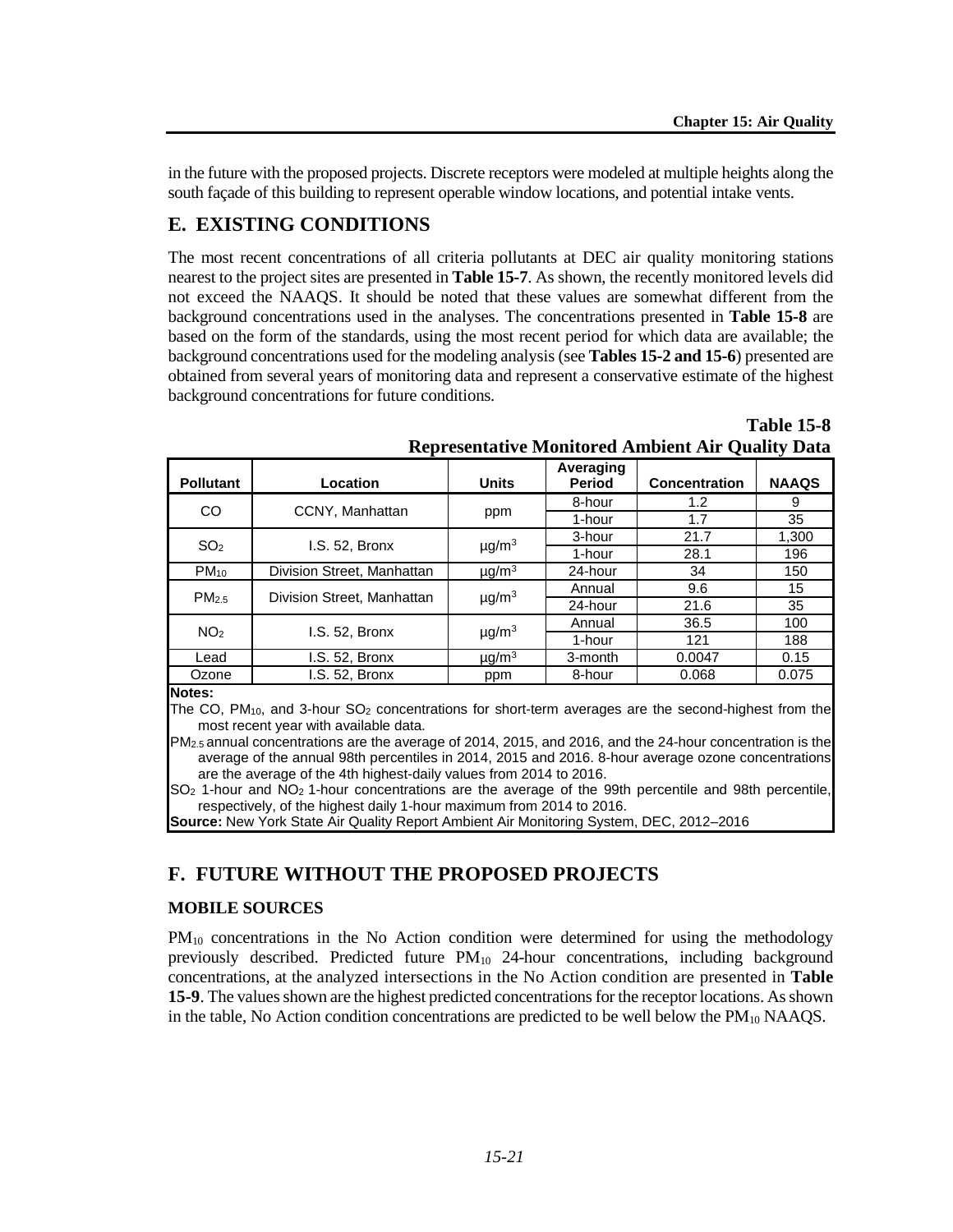#### **Table 15-9 Maximum Predicted 24-Hour Average PM10 No Action Concentrations (µg/m3)**

| <b>Analysis Site</b>                                                                                                                 | Location                             | `' 0<br><b>Concentration</b> |  |  |
|--------------------------------------------------------------------------------------------------------------------------------------|--------------------------------------|------------------------------|--|--|
|                                                                                                                                      | South Street and Montgomery Street   | 52.3                         |  |  |
|                                                                                                                                      | South Street and Clinton Street      | 50.1                         |  |  |
| 4                                                                                                                                    | <b>Pike Street and Cherry Street</b> | 49.2                         |  |  |
| Notes:<br>NAAQS-24-hour average 150 µg/m <sup>3</sup><br>Concentration includes a background concentration of 44.0 µg/m <sup>3</sup> |                                      |                              |  |  |

PM<sub>2.5</sub> concentrations for the No Action condition are not presented, since impacts are assessed on an incremental basis.

### **G. PROBABLE IMPACTS OF THE PROPOSED PROJECTS**

#### **MOBILE SOURCES**

#### *INTERSECTION ANALYSIS*

PM concentrations in the With Action condition were predicted using the methodology previously described. **Table 15-10** presents the predicted PM<sub>10</sub> 24-hour concentrations at the analyzed intersections in the With Action condition. The values shown are the highest predicted concentrations for the modeled receptor locations and include background concentrations. The results indicate that the proposed projects would not result in any violations of the PM<sub>10</sub> NAAQS at intersection in the study area.

**Table 15-10**

| <b>Analysis Site</b>                                                                                                            | Location                             | <b>No Action</b> | <b>With Action</b> |  |
|---------------------------------------------------------------------------------------------------------------------------------|--------------------------------------|------------------|--------------------|--|
|                                                                                                                                 | South Street and Montgomery Street   | 52.3             | 60.3               |  |
|                                                                                                                                 | South Street and Clinton Street      | 50.1             | 56.7               |  |
|                                                                                                                                 | <b>Pike Street and Cherry Street</b> | 49.2             | 50.5               |  |
| Notes:<br>NAAQS-24-hour average 150 µg/m <sup>3</sup><br>Concentration includes a background concentration of $44.0 \mu g/m3$ . |                                      |                  |                    |  |

**Maximum Predicted 24-Hour Average PM10 Concentrations (µg/m3)**

Using the methodology previously described, maximum predicted 24-hour and annual average PM2.5 concentration increments were calculated for comparison with the *de minimis* criteria. Based on this analysis, the maximum predicted localized 24-hour average and neighborhood-scale annual average incremental PM2.5 concentrations are presented in **Tables 15-11 and 15-12**, respectively.

### **Table 15-11**

| Maximum Predicted 24-Hour Average PM <sub>2.5</sub> Incremental Concentrations (µg/m <sup>3</sup> ) |  |
|-----------------------------------------------------------------------------------------------------|--|
|-----------------------------------------------------------------------------------------------------|--|

| <b>Analysis Site</b>                                                                                                 | <b>Location</b>                      | Increment ( $\mu$ g/m <sup>3</sup> ) | De Minimis ( $\mu$ g/m <sup>3</sup> ) |  |  |
|----------------------------------------------------------------------------------------------------------------------|--------------------------------------|--------------------------------------|---------------------------------------|--|--|
|                                                                                                                      | South Street and Montgomery Street   | 2.4                                  |                                       |  |  |
|                                                                                                                      | South Street and Clinton Street      | 2.2                                  | 6.7                                   |  |  |
|                                                                                                                      | <b>Pike Street and Cherry Street</b> | 0.5                                  | 6.7                                   |  |  |
| Note: PM <sub>2.5</sub> de minimis criteria—24-hour average, not to exceed more than half the difference between the |                                      |                                      |                                       |  |  |
| background concentration and the 24-hour standard of 35 $\mu$ g/m <sup>3</sup>                                       |                                      |                                      |                                       |  |  |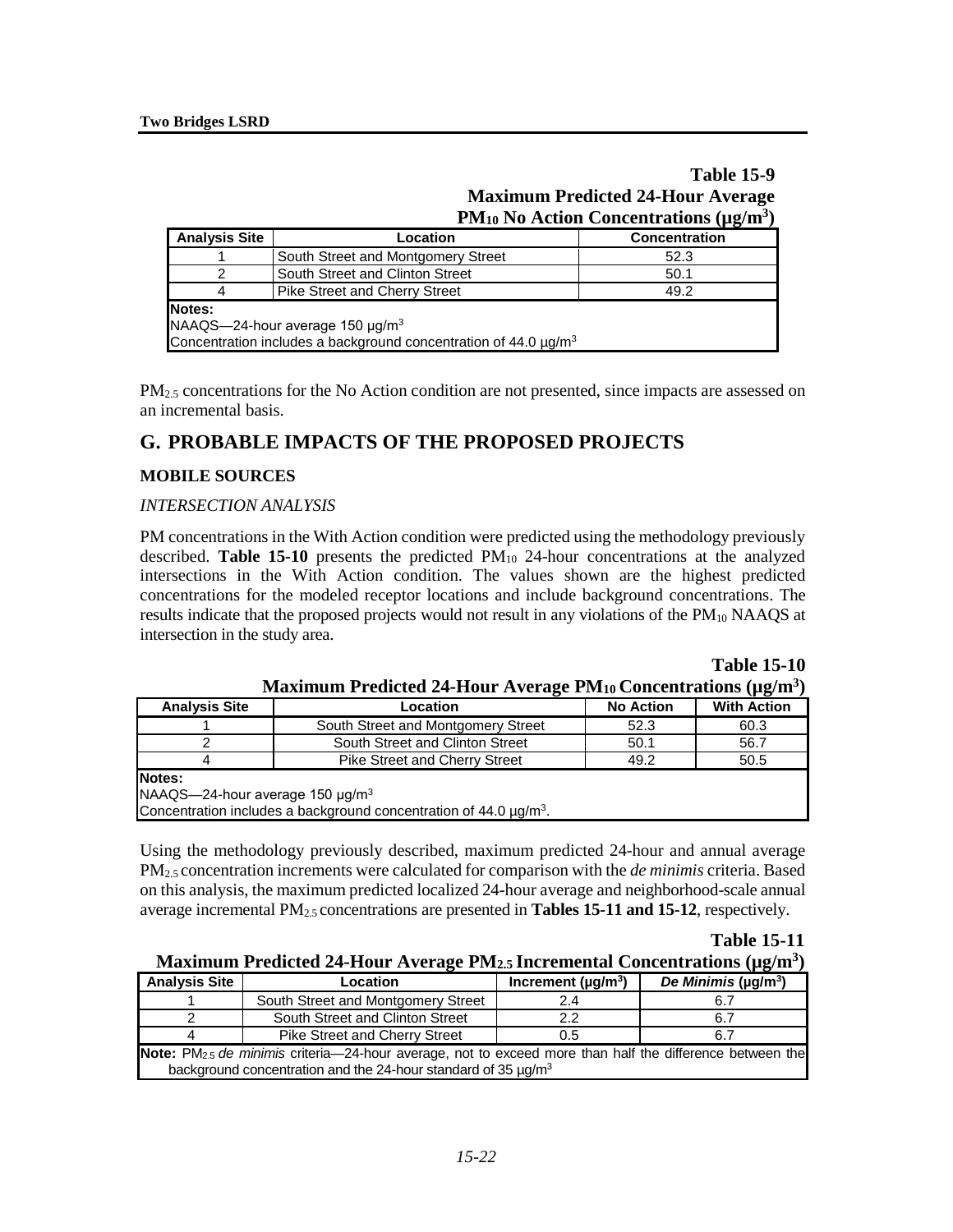#### **Maximum Predicted Annual Average PM2.5 Incremental Concentrations (µg/m<sup>3</sup>)<br>Analysis Location | Location | Increment (µg/m<sup>3</sup>) | De Minimis (µg/m<sup>3</sup>) Analysis Location Location Increment (µg/m3)** *De Minimis* **(µg/m3)** 1 South Street and Montgomery Street 0.08 0.1 2 South Street and Clinton Street 0.09 0.1<br>4 Pike Street and Cherry Street 0.04 0.1 Pike Street and Cherry Street | 0.04 | 0.1

**Note:** PM2.5 *de minimis* criteria—annual (neighborhood scale), 0.1 µg/m3

## **Table 15-12**

The results show that the annual and daily (24-hour)  $PM_{2.5}$  increments are predicted to be below the *de minimis* criteria. Therefore, there would be no potential for significant adverse impacts on air quality from vehicle trips generated by the proposed projects.

#### *ELEVATED FDR DRIVE ANALYSIS*

#### *Carbon Monoxide*

As described in Section D, "Methodology for Predicting Pollutant Concentrations," an analysis was undertaken to determine maximum CO concentrations on the proposed projects from vehicle emissions along the nearby elevated portion of the FDR Drive. The maximum predicted 1-hour and 8-hour average CO concentrations are presented in **Table 15-13**. The results show that With Action CO concentrations at the project sites near the elevated roadway would be well below the 1-hour and 8-hour CO NAAQS.

#### **Table 15-13 Maximum Predicted 8-Hour Average CO Concentrations from the Elevated FDR Drive on the Proposed Projects**

| <b>Analysis Site</b>                                                                                    | (ppm) | 1-Hour Concentration   8-Hour Concentration  <br>(ppm) |
|---------------------------------------------------------------------------------------------------------|-------|--------------------------------------------------------|
| Project Sites-South Street between West of Rutgers Slip<br>and Montgomery Street, adjacent to FDR Drive | 2.5   | 1.7                                                    |
| <b>Note:</b> 1-hour standard is 35 ppm, 8-hour standard is 9 ppm                                        |       |                                                        |

#### *Particulate Matter*

PM concentrations at the proposed buildings due to vehicle emissions along the elevated FDR Drive were determined for the With Action condition using the methodology previously described. **Table 15-14** shows the future maximum predicted 24-hour average PM<sub>10</sub> concentration along the south façades of the proposed buildings. The value shown is the highest predicted concentration for all locations analyzed and includes the ambient background concentration. The results indicate that there would be no violation of the PM10 standard at the project sites in the With Action condition.

#### **Table 15-14**

### **Maximum Predicted 24-Hour Average PM10 Concentrations from the Elevated FDR Drive on the Proposed Projects**

| <b>Analysis Site</b>                                                                    | $ $ Background Concentration ( $\mu$ g/m <sup>3</sup> ) $ $ | Concentration ( $\mu$ q/m <sup>3</sup> ) |  |  |
|-----------------------------------------------------------------------------------------|-------------------------------------------------------------|------------------------------------------|--|--|
| Project Sites-South Street between West of<br><b>Rutgers Slip and Montgomery Street</b> | 44                                                          | 48.3                                     |  |  |
| <b>Note:</b> National Ambient Air Quality Standards-24-hour, 150 $\mu$ g/m <sup>3</sup> |                                                             |                                          |  |  |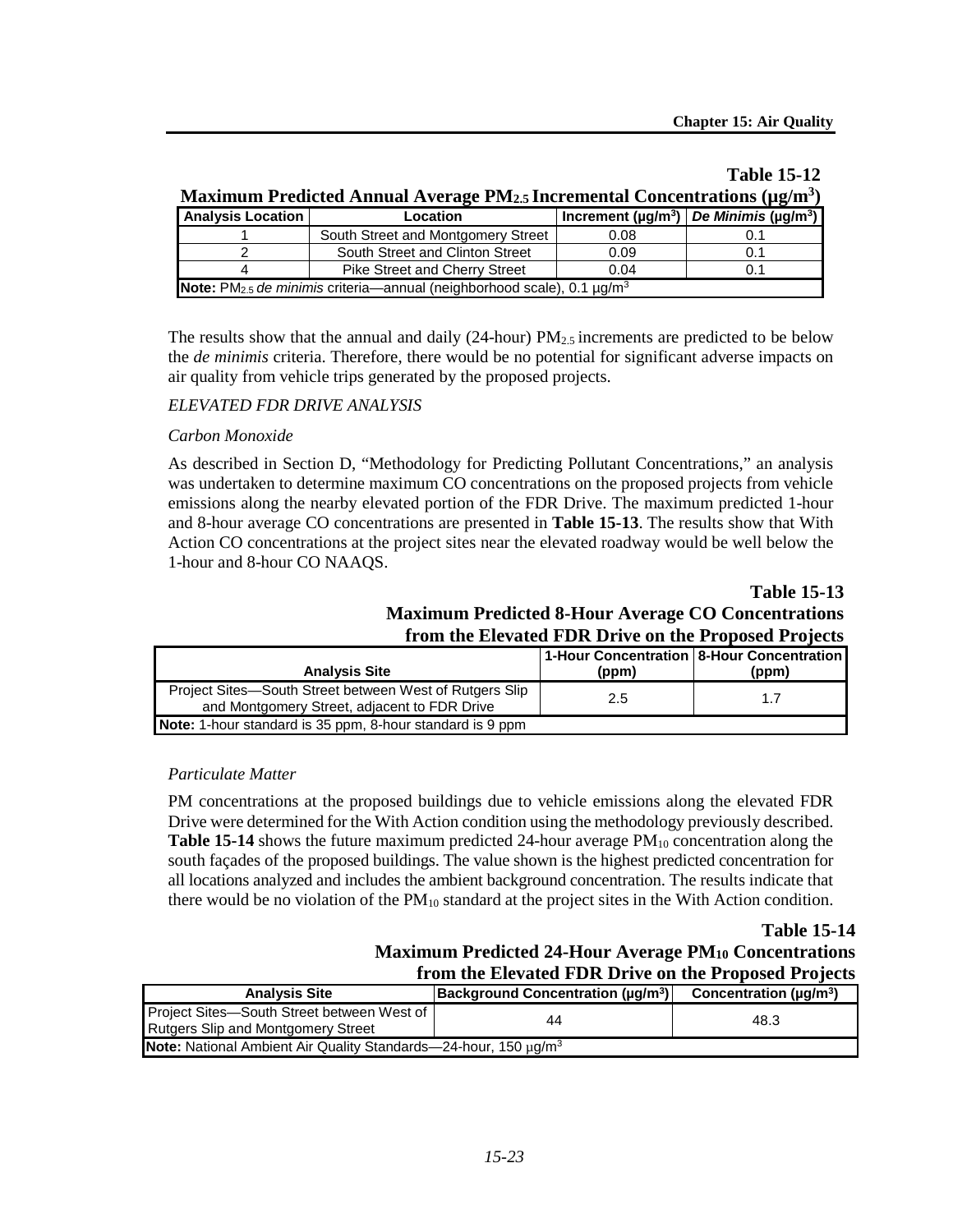**Tables 15-15 and 15-16** show the With Action maximum predicted 24-hour and annual average  $PM_{2.5}$  concentrations along the south facades of the proposed buildings. Since the analysis is for an existing emissions source, the emissions do not represent an increase due to the proposed projects. However, the results of the analysis were compared with the City's PM2.5 *de minimis* guidance criteria, and demonstrate that there would be no significant adverse impacts from vehicle emissions along the elevated FDR Drive on the air quality at the project sites.

#### **Table 15-15 Maximum Predicted 24-Hour Average PM2.5 Concentrations from the Elevated FDR Drive on the Proposed Projects**

| <b>Analysis Site</b>                                                                                                                                                                       | <b>Concentration</b><br>$(\mu q/m^3)$ | <b>De Minimis</b><br>$(\mu g/m^3)$ |  |  |
|--------------------------------------------------------------------------------------------------------------------------------------------------------------------------------------------|---------------------------------------|------------------------------------|--|--|
| Project Sites-South Street between West of Rutgers Slip and<br>Montgomery Street, adjacent to FDR Drive                                                                                    | 1.4                                   | 6.7                                |  |  |
| Note: PM <sub>2.5</sub> de minimis criteria-24-hour average, not to exceed more than half the difference between<br>the background concentration and the 24-hour standard of 35 $\mu q/m3$ |                                       |                                    |  |  |

#### **Table 15-16 Maximum Predicted Annual Average PM2.5 Concentrations from the Elevated FDR Drive on the Proposed Projects**

| <b>Analysis Site</b>                                                                                    | <b>Concentration (µg/m<sup>3</sup>)</b> |
|---------------------------------------------------------------------------------------------------------|-----------------------------------------|
| Project Sites—South Street between West of Rutgers Slip and<br>Montgomery Street, adjacent to FDR Drive | 0.1                                     |
| <b>Note:</b> PM <sub>2.5</sub> de minimis criteria—annual (at discrete receptors), 0.3 $\mu q/m^3$      |                                         |

#### *PARKING ANALYSIS*

Based on the methodology previously described, the maximum predicted CO and PM concentrations from the proposed parking facility at Site 5 were determined. Receptors were placed assuming a near side sidewalk receptor on the same side of the street as the proposed parking facility (7 feet from the assumed vent location) and a far side sidewalk receptor on the opposite side of the street from the parking facility (57 feet from the assumed vent location).

The maximum predicted eight-hour average CO concentration is 1.7 ppm. This value includes a predicted concentration of 0.03 ppm from the proposed parking garage, an on-street contribution of 0.13 ppm, and a background level of 1.5 ppm. The maximum predicted concentration is substantially below the applicable NAAQS of nine ppm and the *de minimis* CO criteria of 5.4 ppm.

The maximum predicted 24-hour and annual average  $PM_{2.5}$  increments are 0.4  $\mu$ g/m<sup>3</sup> and 0.06  $\mu$ g/m<sup>3</sup>, respectively. The maximum predicted PM<sub>2.5</sub> increments are well below the respective  $PM_{2.5}$  *de minimis* criteria of 6.7  $\mu$ g/m<sup>3</sup> for the 24-hour average concentration and 0.3  $\mu$ g/m<sup>3</sup> for the annual concentration. Therefore, the proposed parking garage on Site 5 would not result in any significant adverse air quality impacts.

#### **STATIONARY SOURCES**

#### *HEAT AND HOT WATER AND CHP SYSTEM ANALYSIS*

**Table 15-17** shows maximum overall predicted concentrations for  $NO<sub>2</sub>$  and  $PM<sub>10</sub>$  from the proposed projects' heating and hot water systems, which were generally predicted to occur on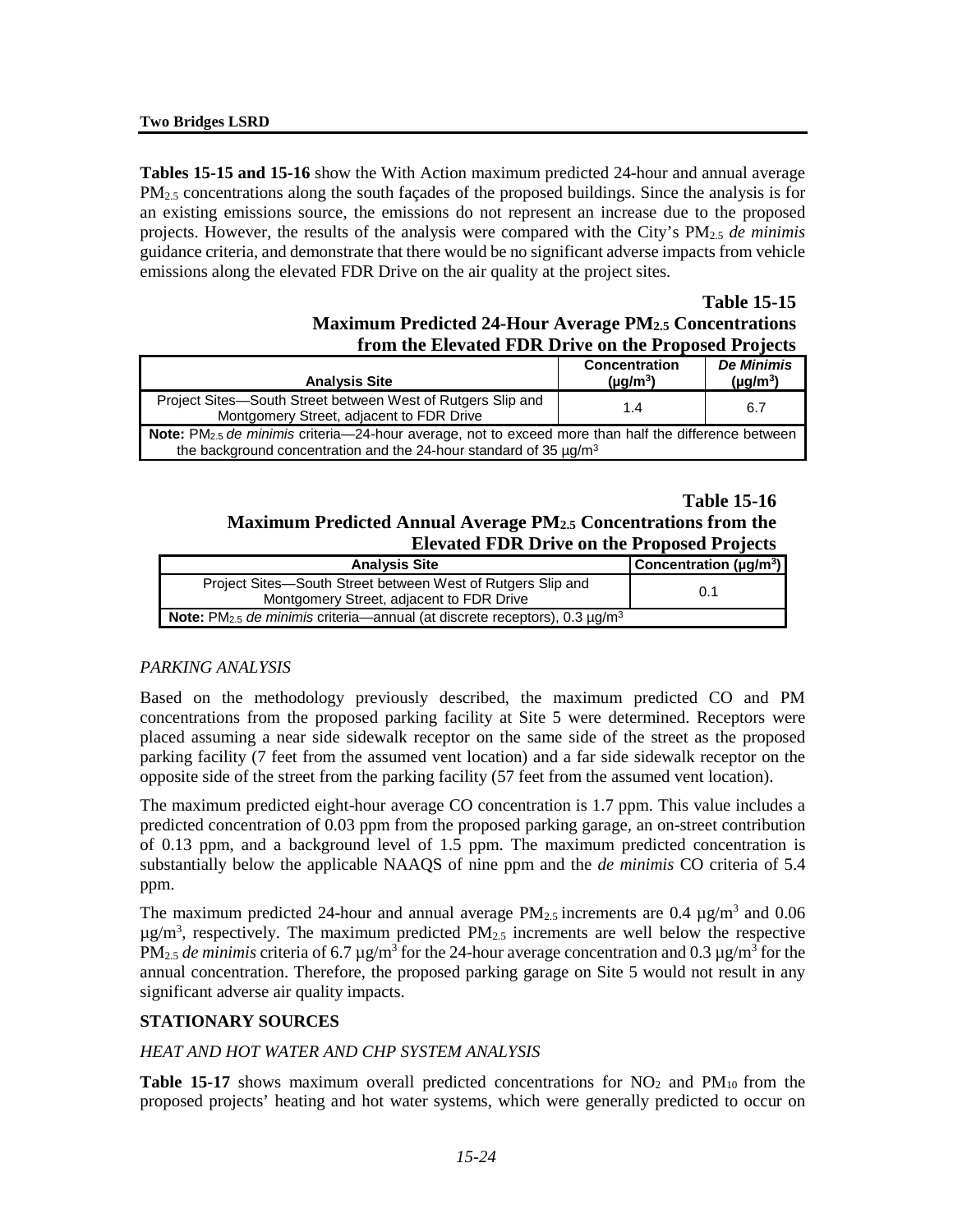elevated locations on the proposed projects' buildings (with the exception of the  $NO<sub>2</sub>$  1-hour average concentrations). Maximum predicted concentrations on other existing and proposed buildings, as well as at ground level receptors, would be much lower, as shown in **Table 15-18**.

### **Table 15-17 Future Maximum Modeled Pollutant Concentrations from the Proposed Projects (**µ**g/m3)**

| <b>Pollutant</b> | Averaging<br>Period | <b>Concentration</b><br>Due to Stack<br><b>Emission</b> | <b>Maximum</b><br><b>Background</b><br><b>Concentration</b> | Total<br><b>Concentration</b> | <b>Standard</b> |
|------------------|---------------------|---------------------------------------------------------|-------------------------------------------------------------|-------------------------------|-----------------|
| NO <sub>2</sub>  | $1 -$ Hour $1$      | <del>179.3</del> 158.1                                  | hourly                                                      | 179.3                         | 188             |
|                  | Annual              | 4.1                                                     | 36.5                                                        | 40.6                          | 100             |
| $PM_{10}$        | 24-hour             | 3.53.4                                                  | 44                                                          | 47. <u>45</u>                 | 150             |
| <b>Note:</b>     |                     |                                                         |                                                             |                               |                 |

**Note:**

1 The 1-hour NO2 concentration presented represents the maximum of the total 98th percentile 1-hour NO<sub>2</sub> concentration predicted at any receptor using seasonal-hourly background concentrations.

#### **Table 15-18 Future Maximum Modeled Pollutant Concentrations from the Proposed Projects at Existing and No Build Receptor Locations (**µ**g/m3)**

| <b>Pollutant</b>                                                                                                 | Averaging<br>Period | <b>Concentration</b><br>Due to Stack<br><b>Emission</b> | <b>Maximum</b><br><b>Background</b><br><b>Concentration</b> | Total<br><b>Concentration</b> | <b>Standard</b> |
|------------------------------------------------------------------------------------------------------------------|---------------------|---------------------------------------------------------|-------------------------------------------------------------|-------------------------------|-----------------|
| NO <sub>2</sub>                                                                                                  | $1-Hour(1)$         | 179.3                                                   | hourly                                                      | 179.3                         | 188             |
|                                                                                                                  | Annual              | 1.2                                                     | 36.5                                                        | 37.7                          | 100             |
| $PM_{10}$                                                                                                        | 24-hour             | 2.5                                                     | 44                                                          | 46.5                          | 150             |
| Note:                                                                                                            |                     |                                                         |                                                             |                               |                 |
| <sup>1</sup> The 1-hour $NO2$ concentration presented represents the maximum of the total 98th percentile 1-hour |                     |                                                         |                                                             |                               |                 |
| NO <sub>2</sub> concentration predicted at any receptor using seasonal-hourly background concentrations.         |                     |                                                         |                                                             |                               |                 |

These results reflect the highest concentrations predicted for the two analyzed Site 5 boiler/CHP design configurations. As shown in the tables, the maximum concentrations from stack emissions, when added to ambient background levels, would be well below the NAAQS at all receptor locations.

The air quality modeling analysis also determined the highest predicted increase in 24-hour average and annual average  $PM_{2.5}$  concentrations from the proposed projects' heating and hot water systems. As shown in **Table 15-19**, the maximum 24-hour incremental impacts at any discrete receptor location would be less than the applicable *de minimis* criterion of 6.7 µg/m<sup>3</sup>. On an annual basis, the projected PM2.5 impacts would be less than the applicable City *de minimis* criterion of 0.3  $\mu$ g/m<sup>3</sup> for local impacts, and the City's *de minimis* criterion of 0.1  $\mu$ g/m<sup>3</sup> for neighborhood scale impacts. In addition, as shown in **Table 15-20**, maximum concentrations of PM2.5 are predicted to be below the city's *de minimis* criteria at elevated receptors on existing buildings and No Build developments, and at ground level locations.

To ensure that there are no significant adverse impacts of  $PM_{2.5}$  from the proposed projects' boiler and CHP emissions, certain restrictions would be required through the mapping of an (E) Designation (E-489) for air quality. For each building, a limitation on the type of fuel for heating and hot water and CHP systems would be required. In addition, for certain sites, additional limitations would be placed including emission limits and restrictions on the placement of boiler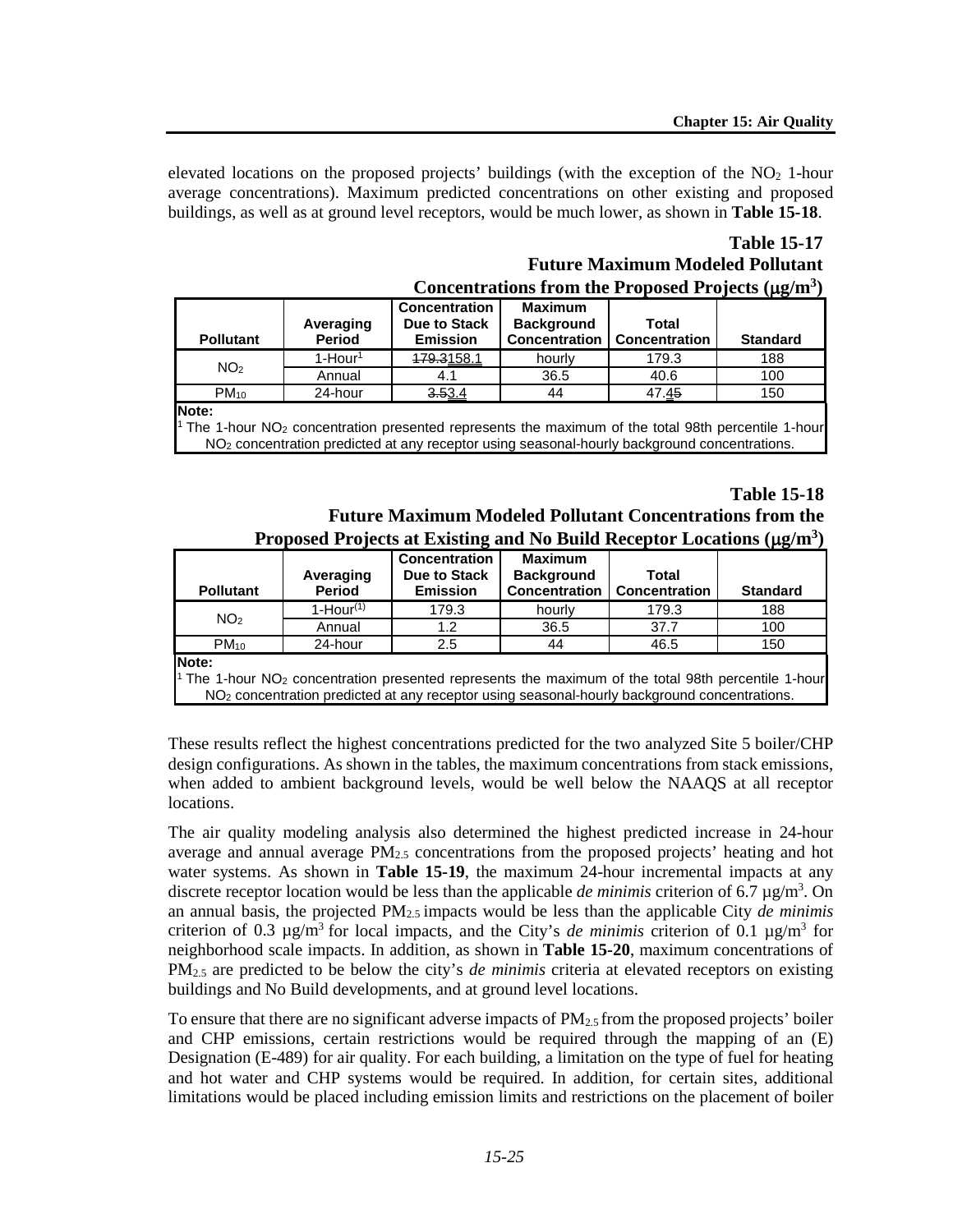and CHP exhaust stacks for buildings, to ensure that no significant adverse air quality impacts occur. The requirements of the (E) Designation would be as follows:

#### **Table 15-19 Future Maximum Modeled PM2.5 Concentrations from the Proposed Projects (in µg/m3)**

|                                                                                                                        | $100\text{m}$ the 1 reposed 1 rejects (in $\mu_{\rm B}$ /m                     |                      |                     |  |  |
|------------------------------------------------------------------------------------------------------------------------|--------------------------------------------------------------------------------|----------------------|---------------------|--|--|
| <b>Pollutant</b>                                                                                                       | <b>Averaging Period</b>                                                        | <b>Concentration</b> | De Minimis Criteria |  |  |
|                                                                                                                        | 24-Hour                                                                        | 3.45                 | $67^{(1)}$          |  |  |
| PM <sub>2.5</sub>                                                                                                      | Annual (Discrete)                                                              | 0.2                  | 0.3                 |  |  |
|                                                                                                                        | Annual (Neighborhood Scale)                                                    | 0.007                | 0.1                 |  |  |
| Note:                                                                                                                  |                                                                                |                      |                     |  |  |
| $^{(1)}$ PM <sub>2.5</sub> de minimis criteria—24-hour average not to exceed more than half the difference between the |                                                                                |                      |                     |  |  |
|                                                                                                                        | background concentration and the 24-hour standard of 35 $\mu$ g/m <sup>3</sup> |                      |                     |  |  |

### **Table 15-20**

#### **Future Maximum Modeled PM2.5 Concentrations from the Proposed Projects at Existing Buildings, No Build Developments and Ground-Level Receptors (in µg/m3)**

| Two Dund Developments and Ground-Level Receptors (in µg/m                                                              |                                                                                |                      |                     |  |  |
|------------------------------------------------------------------------------------------------------------------------|--------------------------------------------------------------------------------|----------------------|---------------------|--|--|
| <b>Pollutant</b>                                                                                                       | <b>Averaging Period</b>                                                        | <b>Concentration</b> | De Minimis Criteria |  |  |
|                                                                                                                        | 24-Hour                                                                        | 2.5                  | $67^{(1)}$          |  |  |
| $PM_{2.5}$                                                                                                             | Annual (Discrete)                                                              | 0.1                  | 0.3                 |  |  |
|                                                                                                                        | Annual (Neighborhood Scale)                                                    | 0.007                | 0.1                 |  |  |
| <b>Note:</b>                                                                                                           |                                                                                |                      |                     |  |  |
| $^{(1)}$ PM <sub>2.5</sub> de minimis criteria—24-hour average not to exceed more than half the difference between the |                                                                                |                      |                     |  |  |
|                                                                                                                        | background concentration and the 24-hour standard of 35 $\mu$ g/m <sup>3</sup> |                      |                     |  |  |

#### *Site 4 (4A/4B)*

Any new development on the above-referenced property must utilize only natural gas in any fossil fuel-fired heating and hot water equipment, ensure that fossil fuel-fired heating and hot water equipment exhaust stack(s) are located at least 965 feet above grade, and ensure that no operable windows or air intakes on the above-referenced property be located on the southeastern façade between 123 feet and 181 feet above grade, to avoid any potential significant air quality impacts.

#### *Site 5*

#### *Central Boiler Design*

*East Tower.* For a central boiler installation, any new development on the above-referenced property must utilize only natural gas in any fossil fuel-fired heat and hot water equipment, be fitted with low  $NO<sub>x</sub>$  (30 ppm) burners and ensure that fossil fuel-fired heating and hot water equipment exhaust stack(s) are located at least 798 feet above grade, to avoid any potential significant air quality impacts.

*West Tower.* For a central boiler installation, no fossil fuel-fired heat and hot water equipment or CHP equipment will be utilized on the above-referenced property.

#### *Separate Boiler Design*

*East Tower.* Any new development on the above-referenced property must utilize only natural gas in any fossil fuel-fired heat and hot water and CHP equipment, be fitted with low  $NO<sub>x</sub>$  (30 ppm) burners, and ensure that any fossil fuel-fired heating and hot water equipment or combined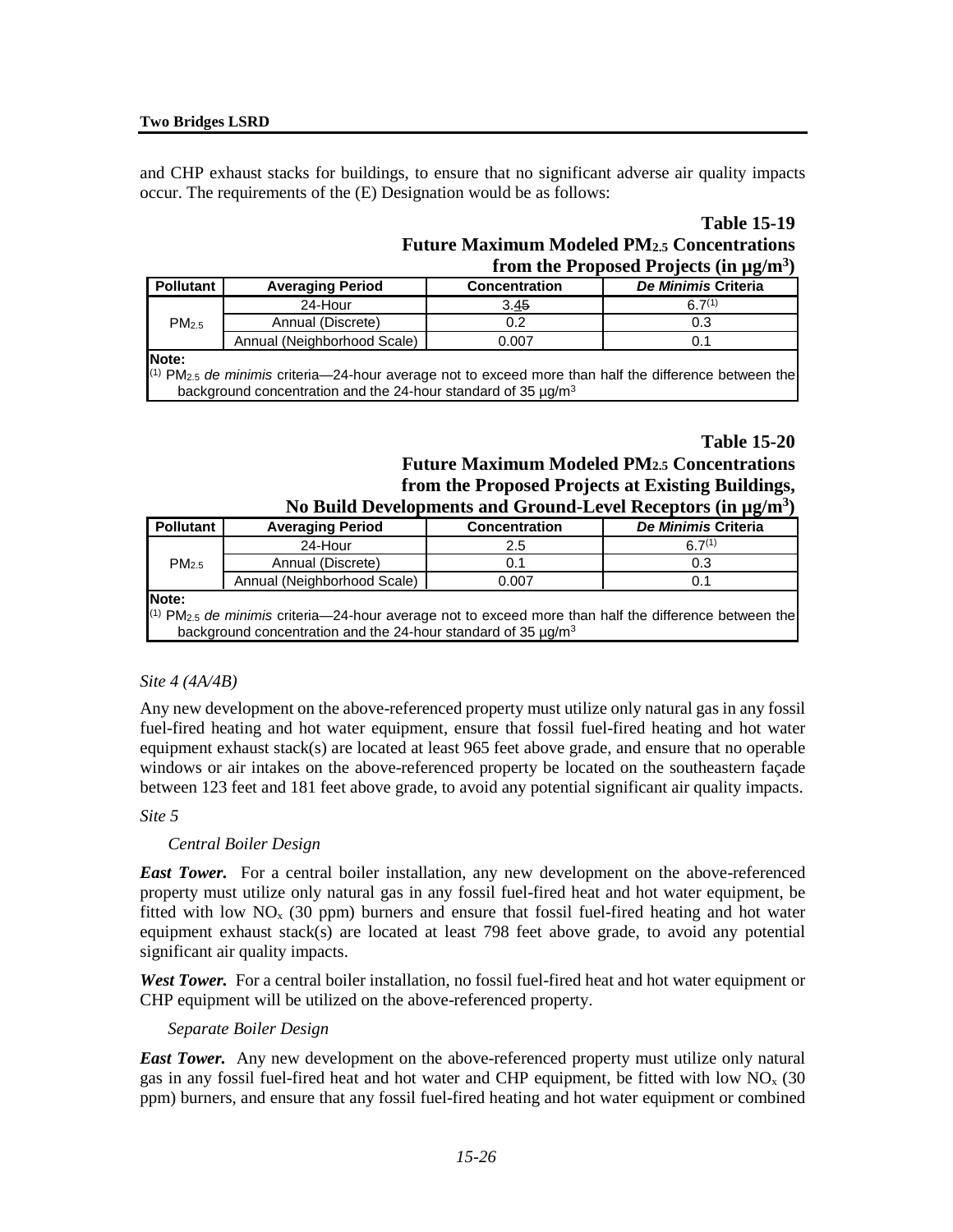heat and power equipment exhaust stack(s) are located at least 798 feet above grade to avoid any potential significant air quality impacts.

*West Tower.* Any new development on the above-referenced property must utilize only natural gas in any fossil fuel-fired heating and hot water and combined heat and power (CHP) equipment, be fitted with low  $NO<sub>x</sub>$  burners for boilers (30 ppm) and CHP equipment (1.6 lb  $NO<sub>x</sub>$  per megawatthour [MWh]), and ensure that fossil fuel-fired heating and heating and hot water equipment exhaust stack(s) are located at least 765 feet above grade, with CHP equipment exhaust stacks at least 728 feet above grade, and with heating and hot water and CHP exhaust stacks located at least 282 feet away from the lot line facing demapped Jefferson Street, to avoid any potential significant air quality impacts.

#### *Retail Expansions along Cherry Street*

Any new development on the above-referenced property must utilize only natural gas in any fossil fuel-fired heating and hot water equipment, to avoid any potential significant air quality impacts.

#### *Site 6A*

Any new development on the above-referenced property must utilize only natural gas in any fossil fuel-fired heating and hot water equipment, be fitted with low  $NO<sub>x</sub>$  (30 ppm) burners and ensure that fossil fuel-fired heating and hot water exhaust stack(s) are located at least  $727-733$  feet above grade and at least 282 feet away from the lot line facing demapped Jefferson Street, to avoid any potential significant air quality impacts.

With these restrictions, emissions from the proposed projects' boiler and CHP exhaust stacks would not result in any significant adverse air quality impacts. Note that the above air quality (E) Designation for Site 5 would supersede the existing (E) Designation on that property.

To the extent permitted under Section 11-15 of the Zoning Resolution, the requirements of the (E) Designations may be modified, or determined to be unnecessary, based on new information or technology, additional facts, or updated standards that are relevant at the time each building is ultimately developed.

#### *ADDITIONAL SOURCE—80 RUTGERS SLIP*

The results of the more detailed screening analysis for 1-hour average  $NO<sub>2</sub>$ , and 24-hour and annual average  $PM_{2.5}$  are presented in **Table 15-21**. The maximum predicted 1-hour average  $NO<sub>2</sub>$ and SO2 concentration was added to the maximum ambient background concentration and compared with the NAAQS, while 24-hour average  $PM_{2.5}$  concentration was compared with the PM2.5 *de minimis* criteria. As shown in **Table 15-21**, the maximum modeled concentrations for all pollutants are less than the applicable criterion and would not therefore have a significant impact on air quality.